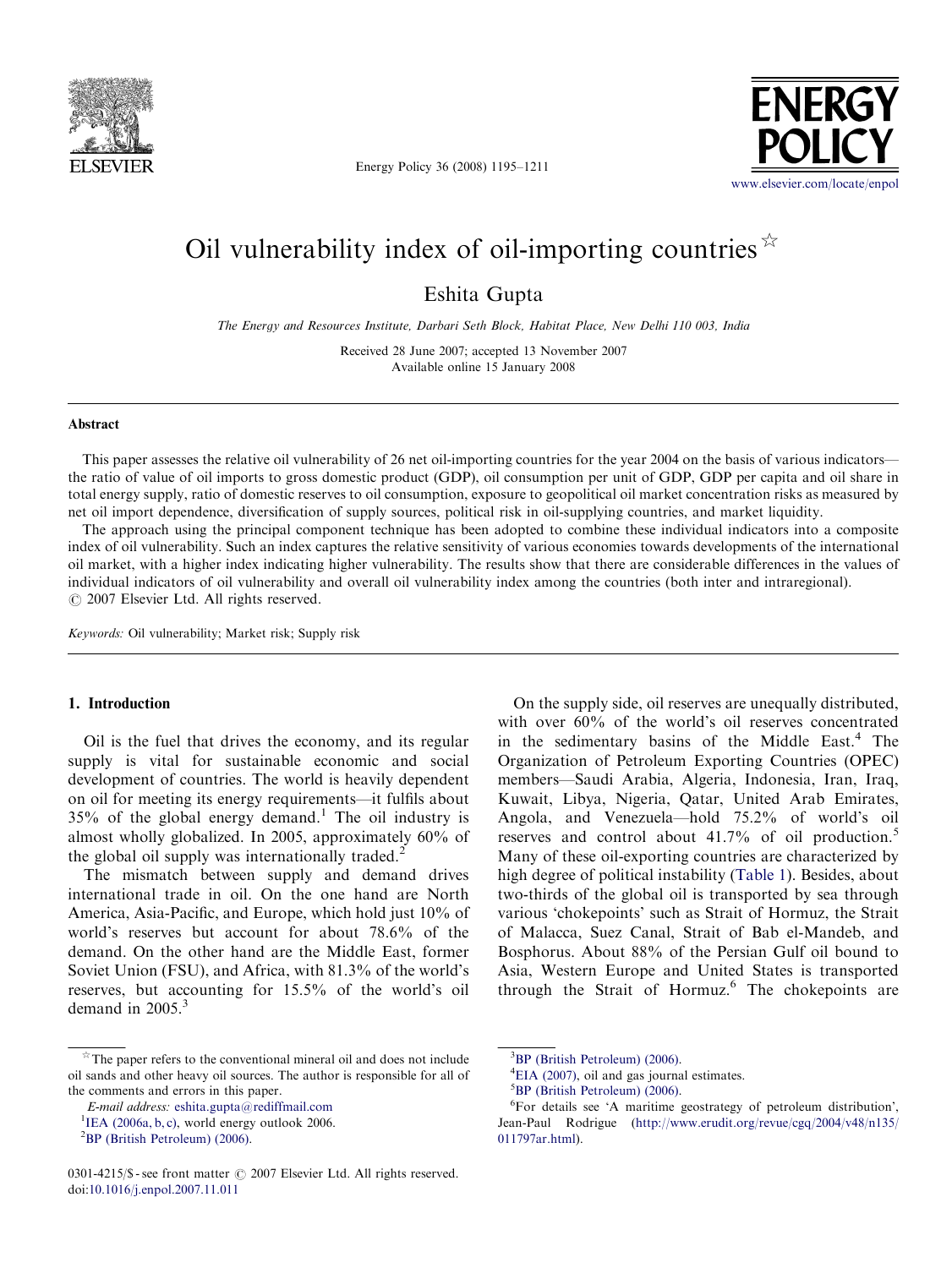<span id="page-1-0"></span>Table 1 ICRG political risk ratings of the oil producing countries  $(2004/05)^{a}$ 

| Country              | Political risk rating |
|----------------------|-----------------------|
| Iraq                 | 33.792                |
| Nigeria              | 43.083                |
| Venezuela            | 51.333                |
| Indonesia            | 51.583                |
| Angola               | 57.458                |
| Algeria              | 58.250                |
| Iran                 | 60.375                |
| Libya                | 65.083                |
| Argentina            | 65.458                |
| <b>Brazil</b>        | 66.500                |
| Saudi Arabia         | 66.583                |
| Russian Federation   | 67.875                |
| China                | 69.792                |
| Kazakhstan           | 70.333                |
| Mexico               | 72.833                |
| Qatar                | 73.125                |
| Oman                 | 76.125                |
| Malaysia             | 76.625                |
| Kuwait               | 77.292                |
| United Arab Emirates | 77.958                |
| <b>United States</b> | 82.542                |
| United Kingdom       | 85.500                |
| Canada               | 86.542                |
| Norway               | 88.125                |

a ICRG political risk ratings range between 0 for high risk and 100 for low risk.

extremely susceptible to shipping accidents and terrorist attacks in their narrow channels.

Another important factor impacting the world oil market and the price of oil is the peak oil factor. In nearly 50 countries of the world, the production of crude oil has already reached its peak. This includes eight of the top oil producers in the world—the US peaked in 1971, Canada in 1973, Iran in 1974, Indonesia in 1977, Russia in 1987, UK in 1999, Norway in 2001, and Mexico in  $2002$ .<sup>7</sup> Once worldwide oil production peaks, geopolitics and market economics will result in even more significant price increases and security risks. As production in most non-OPEC countries has already peaked, the ability of OPEC to control world oil supplies is likely to increase in the near term. In addition, OPEC is not investing sufficiently to meet the rising oil demand from emerging countries in Asia and elsewhere. As a result, spare capacity is falling continuously and making markets increasingly volatile and vulnerable to disruptions.

On the demand side, large consuming countries such as the US, European Union (EU), Japan, India, and China are increasingly becoming dependent on oil imports to meet their requirements. Further, at present, the US and most European countries obtain the bulk of their oil from non-OPEC sources. However, as the production in non-OPEC regions (such as the North Sea) is declining, all the

consuming countries are progressively becoming dependent on a few OPEC countries for oil imports. The growing dependence on the same sources is increasingly stimulating intense geopolitical competition among the major importing states to strive and secure potential imports.

The expanding international trade, peaking oil production, and growing dependence of major consuming countries on a few politically difficult producing countries are likely to increase the world's vulnerability to long-term oil supply disruptions. The high cost of oil imports, the risk of sudden supply interruptions, and the insecurity about oil market conditions make oil-importing countries extremely vulnerable to such oil disruptions.

The objective of this paper is to quantify and assess the relative oil vulnerability of 26 net oil-importing countries for the year 2004 on the basis of four market risk indicators—(1) the ratio of value of oil imports to gross domestic product (GDP), (2) oil consumption per unit of GDP, (3) GDP per capita, and (4) oil share in total energy supply; and three supply risk indicators—(1) ratio of domestic reserves to oil consumption, (2) exposure to geopolitical oil market concentration risks as measured by net oil import dependence, diversification of supply sources, political risk in oil-supplying countries, and (3) market liquidity. The composite oil vulnerability index (OVI) is computed as the weighted average of these individual indicators, where weights are derived using a multivariate technique of principal component analysis (PCA). We will show that the various indicators of oil vulnerability are interrelated and that the OVI derived using principal component technique provides a composite quantitative measure of the oil vulnerability, by systematically accounting for the interactions and interdependence between the identified set of indicators. Such an index captures the sensitivity of the economies to developments in the international oil market, with a higher index indicating higher vulnerability. We also obtain the relative contribution of each indicator in the OVI on the basis of the PCA.

For this purpose, we have selected 26 net oil-importing countries from three major oil-consuming regions—Europe, North America, and Asia-Pacific—which together account for about 80% of the total world oil consumption. The countries studied include USA, Japan, Korea, Germany, India, Italy, France, China, Spain, Netherlands, Belgium, Turkey, Sweden, Greece, Poland, Portugal, Philippines, Finland, Austria, the Czech Republic, Slovakia, Hungary, Switzerland, Australia, New Zealand, and Ireland.

Previously, Amarach Consulting had developed an OVI based on three measures—the sensitivity of an economy to a rise in oil prices (using World Bank estimates), oil import dependence, and oil energy dependence [\(Forfas, 2006\)](#page-15-0). They aggregated the above three measures by assigning equal weights. The basic advantage of using the PCA is that, unlike the conventional methods of index construction, the PCA does not assign subjective ad hoc weights to different indicators. Here, the weights are the result of multivariate statistical analysis of the proposed indicators.

 $1$  am extremely grateful to one of the anonymous referees for providing this information.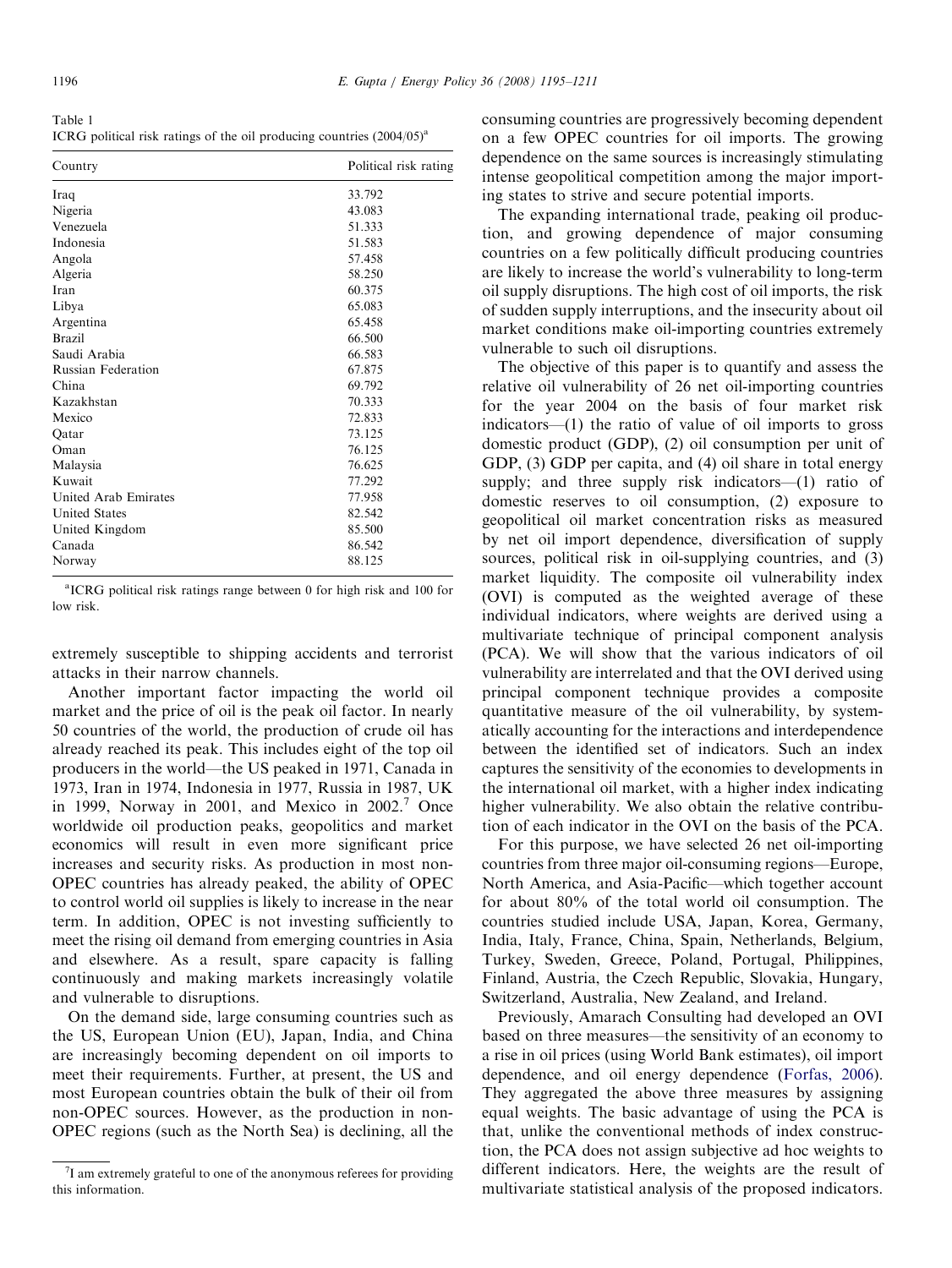The overall oil vulnerability depends upon a number of factors that need to be studied together, rather than in isolation. Unlike previous studies, this paper addresses the problem of oil vulnerability in a holistic manner, and thus, contributes significantly to the existing literature. The ranking of all the selected countries on the basis of their overall vulnerability and the individual indicators help in evaluating the vulnerability position of a given oilconsuming country vis-à-vis other oil-consuming countries. The analysis helps policy-makers in understanding the intensity of different indicators for a given economy and thus, the sensitivity of its OVI to different indicators. Appropriate sensitivity analysis of these can bring out in sharp focus the country-specific policy options and strategies that can be adopted by policy-makers for mitigating the impact of oil disruption.

The rest of the paper is organized as follows. Section 2 provides the literature review on oil vulnerability and the selected indicators to measure it. Section 3 describes the indicators and their sources. Section 4 derives the OVI using the principal component technique. Section 5 discusses the results of the PCA. Section 6 highlights the policy directions. Section 7 gives the limitations, and the way forward for constructing such an index.

#### 2. Literature review on oil vulnerability and its indicators

The notion of oil vulnerability is multidimensional and is defined as a state that makes oil-consuming countries extremely vulnerable to international developments such as higher oil prices and oil supply disruptions. The literature on oil vulnerability highlights the fact that there are three major risks that contribute to the overall oil vulnerability of an economy—market (or economic) risk, supply risk, and environmental risk. Market risk of an economy refers to the risks of macroeconomic effects due to erratic price fluctuations in oil markets. Supply risk of an economy refers to the risks of physical disruptions in oil supplies. The environmental risk of an economy refers to the risks related to climate change, global warming, accidents, and polluting emissions due to increased oil usage. In this paper, we have focused on the first two types of risks market risk and supply risk ([Planning Commission, 2006;](#page-16-0) [CIEP, 2004](#page-15-0); [INDES, 2004;](#page-15-0) [IAEA, 2005;](#page-15-0) [APERC, 2003\)](#page-15-0).

Exposure to market risk measures the market vulnerability of economies. In this context, the World Bank has conducted two studies—'The impact of higher oil prices on low-income countries and the poor' and 'The vulnerability of African countries to oil price shocks'—highlighting the major determinants of the vulnerability of these economies to higher oil prices. A large number of studies such as [UNDP/ESMAP \(2005\)](#page-16-0), [IAEA \(2005\)](#page-15-0), [ESMAP \(2005\),](#page-15-0) [IEA \(2004\),](#page-15-0) and [ORNL \(2006\)](#page-16-0) show that the market risk or macroeconomic effects (such as increase in inflation and unemployment and negative repercussions on balance of payments) of higher oil prices depend on the cost of oil in national income, degree of dependence on imported oil, oil

consumption per unit of GDP, share of oil in energy supply, strategic petroleum oil reserves, foreign exchange reserves, and level of economic development of an economy.

High import bills relative to GDP or high oil consumption per unit of GDP result in larger macroeconomic adjustment costs (in terms of impact on inflation, unemployment, balance of payments, and so on) in the face of a given increase in the international oil price. The oil price increase (associated with supply interruption) impacts a significant part of the economy, and consequently, has a larger economic effect. Similarly, the higher the share of oil in total primary energy supply, the greater is the direct exposure of an economy to such developments. Two other important factors are the foreign exchange reserves and GDP per capita. These factors are negatively related with oil vulnerability, as they are measures of international competitiveness and thus, determine the overall paying capacity for imported oil in foreign exchange. Further, the expansion in domestic storage capabilities increase the countries' ability to bear shortrun oil supply disruptions. The higher the strategic petroleum reserves, the lesser are the likely macroeconomic impacts at least in the short run. However, strategic reserves do not play a significant role in achieving oil security when disruptions are for longer duration.

Exposure to supply risks measure the supply vulnerability of economies. A large body of literature exists on the indicators for measuring oil supply risk. Factors such as level of domestic reserves relative to oil consumption and exposure to geopolitical risks determine the oil supply vulnerability of oil-importing countries. Higher is the ratio of domestic reserves relative to consumption, lower is the oil vulnerability. The ratio indicates the consumption equivalent life of the proven oil reserves (which is the number of years the reserves are expected to last if they are consumed at the current rate of consumption). Also, dependence on domestic oil supply is preferred over imported oil, as it avoids risks from geopolitical insecurities and exchange rate uncertainties. The literature on geopolitical oil supply risks makes a distinction between shortand long-term risks. Short-term risks are usually linked with supply shortfalls due to acute weather conditions, localized terrorist attacks, accidents, and other events that affect 'operational security' or 'systems security'. Longterm risks to oil security are associated with the supply shortfalls due to the major changes in the political set-up, strategic actions and policies of producing countries, largescale damages to oil-producing facilities or reservoirs, decline in investment in oil production and transportation facilities, market failures or government failures [\(CIEP,](#page-15-0) [2004](#page-15-0); [INDES, 2004\)](#page-15-0).

The impact of geopolitical uncertainties (such as the oil embargo of 1970 by OPEC) on an economy can be measured by a large number of indicators, such as level of imports, diversification of supply sources, political risk in the supplying countries, and market liquidity. The higher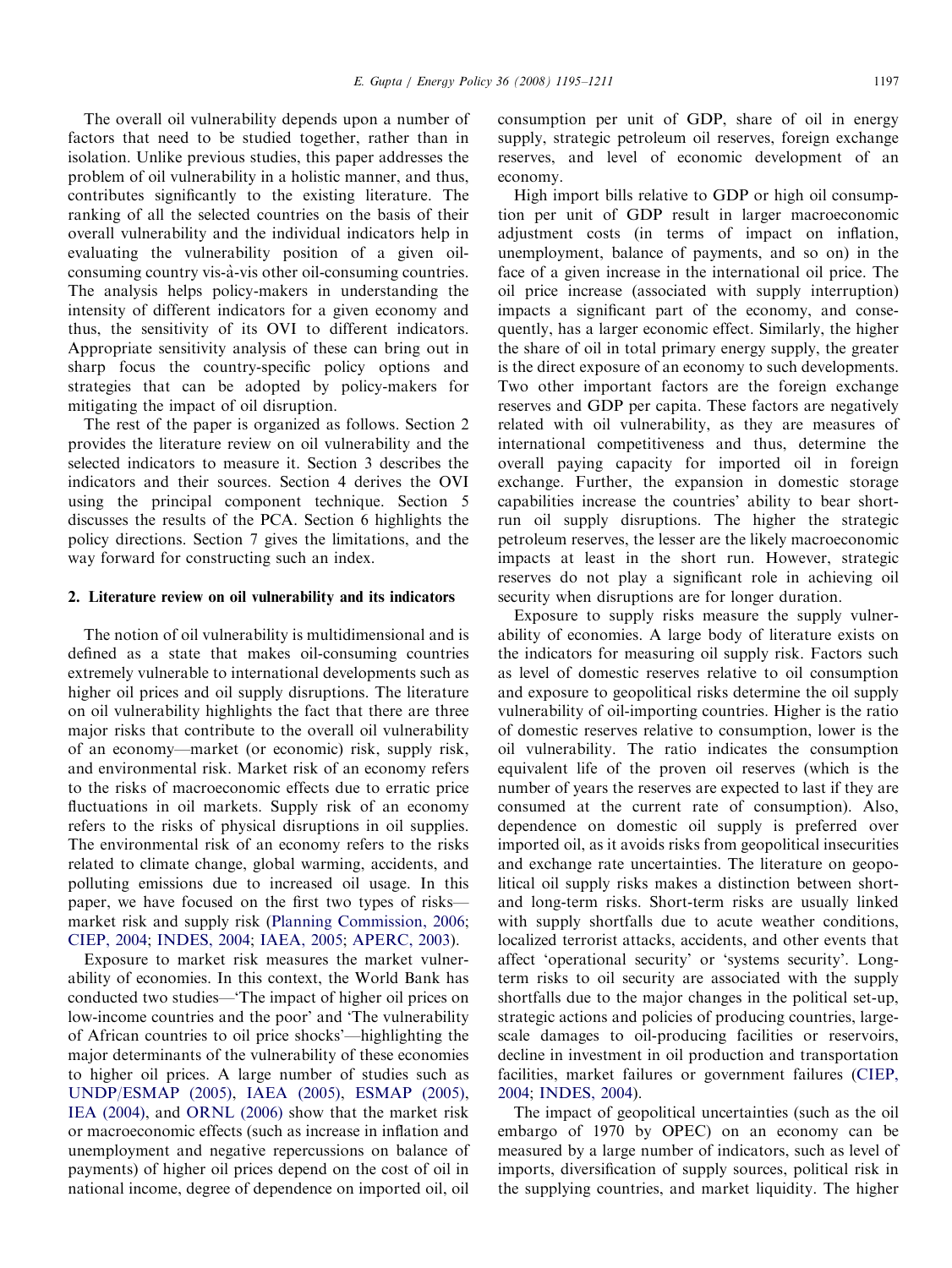the level of imports, the greater the possibility and cost of disruption, if it occurs. The higher the geographical diversification of the supply sources, the lower is the risk associated with the loss from any particular supply source. Currently, the overall supply capacity is not substantially higher than the world demand. Any small disruption, therefore, can affect different countries differently, depending on their sources of supply. Despite the oil market being global, diversification is important as a large quantity of oil exported by producing countries is sold on term contract basis and is not available for open oil market trade. Thus, in case of a sudden oil disruption, it may not always be possible to arrange new oil supplies immediately (even by offering higher prices).<sup>8</sup> In addition, diversification in favour of economies that are politically more stable can further shield importing countries from geostrategic risks. Another important factor that determines geopolitical risk is the size of domestic demand relative to world supply and is termed as market liquidity. This measures the ability of a given country to switch between various suppliers (see [Blyth and Lefevre, 2004;](#page-15-0) [Van Hove, 1993](#page-16-0); [Neff, 1997](#page-16-0); [von Hirschhausen and Neumann, 2003;](#page-16-0) [ECN,](#page-15-0) [2004;](#page-15-0) [Gupta, 2007](#page-15-0)).

#### 3. Indicators and sources

For the PCA, we have selected three supply risk indicators and four market risk indicators for the 26 net oil-importing countries for 2004.

The following are the supply indicators.

- $\bullet$  DoR/DoC (domestic oil reserves relative to total oil consumption): The first indicator is negatively related to oil supply vulnerability and is expressed as the ratio of domestic oil reserves to domestic oil consumption.<sup>9</sup>
- GOR (geopolitical oil risk): The second indicator, which explains the oil supply vulnerability, is the exposure of an economy to geopolitical oil risks. In this paper, we focus on the long-term geopolitical risks of oil supply disruptions. Geopolitical oil risk is defined as the exposure of an economy to physical supply distortions

due to strategically motivated control of supply by oilexporting countries or breakdowns in political and economic systems<sup>10</sup> (such as war or government failures in the centralist political structures of producing states) ([Blyth and Lefevre, 2004;](#page-15-0) [CIEP, 2004;](#page-15-0) [INDES, 2004](#page-15-0); [IEM, 2005](#page-15-0)).

The exposure to geopolitical risks is measured on the basis of four factors—(1) net oil import dependence of an oil-importing country, (2) diversification of oil imports, (3) political risks in oil-supplying countries, and (4) market liquidity. [Neff \(1997\)](#page-16-0), [von Hirschhausen and Neumann](#page-16-0) [\(2003\)](#page-16-0), [ECN \(2004\),](#page-15-0) and [Blyth and Lefevre \(2004\)](#page-15-0) have suggested a methodology for quantifying such risks using the 'Shannon diversity index' or the 'Herfindahl-Hirschman index'. The two components of GOR are explained below:

(a) GOMCR (geopolitical oil market concentration risk): The first three geopolitical risk indicators, namely, net oil import dependence, diversification of oil imports and political risks in oil-supplying countries are combined for all the selected 26 countries using the modified version of the 'Herfindahl-Hirschman market concentration index'.

First, for every consuming country, market shares for each of the country from which it imports its oil are calculated as a proportion of its total oil demand. If a consuming country also produces oil domestically, then it is considered as one of the suppliers with its share of the market determined by its' production. One should note that the net oil import dependence (which is equivalent to 1—domestic supply share) is defined as the ratio of net oil imports (defined as the sum of the net crude oil imports and net refining product imports) to the oil supply (defined as the sum of crude oil domestic production and net oil import). This is done because instead of sourcing crude oil and refining it, the refined products might be simply imported from other countries, which can significantly reduce the reliance on the crude oil deliveries. However, for calculating the market shares of oil suppliers, we have only considered the import sources of crude oil (exporting countries of refined products have not been considered) for simplicity.<sup>11</sup>

<sup>&</sup>lt;sup>8</sup>According to portfolio risk theory there are two types of riskssystematic risks and specific risks. Systematic risks refer to the risks, which affect global oil markets as a whole, and thus, affect all the importing countries alike. Systematic risk is non-diversifiable. On the contrary, specific risk is the risk associated only with a particular or unique condition. The reasons behind this specific risk are usually very much country or region specific. For example, a natural disaster in some oilexporting country will disrupt supply of oil from that country. Or political upheaval in a country can cause supply volatility. Risks from these situations can be diversifiable. An importing nation can shift towards other sources and can cover risk.

<sup>&</sup>lt;sup>9</sup>The commonly used indicator is reserves to production ratio. We have not taken reserves to production ratio because this measure does not give a clear picture in all the cases. For instance, most European countries have very less domestic reserves along with negligible domestic production resulting in very high reserves to production ratio. On the other hand, reserves to consumption ratio will indicate the amount of reserves a country possesses relative to its requirements.

<sup>10</sup>To some extent oil-importing countries can reduce their geopolitical risks by establishing a long-term supply contract with countries including the politically unstable ones. However, by establishing long-term contracts, oil-importing countries can reduce the risk of the deliberate strategic actions of producing countries. But, the risk of disruption due to political turmoil still remains. For instance, in situation of war Iran may not be able to honor the contracts. Further, it can be argued that if there is any disruption, these countries can return to the spot market to secure their supplies. But, the role of spot markets is limited whenever large supplies are required on an urgent basis. It is not always possible to get right quantity and right types of crude required instantly, and thus, make countries extremely vulnerable to higher prices during the period of adjustment. I am grateful to Mr. P.K. Aggarwal and Mr. Prabir Sengupta for their useful insights on this issue.<br><sup>11</sup>Petroleum products market is much more volatile as compared to

crude oil market. However, for simplicity it is assumed that the vulnerability is same irrespective of the fact whether you import crude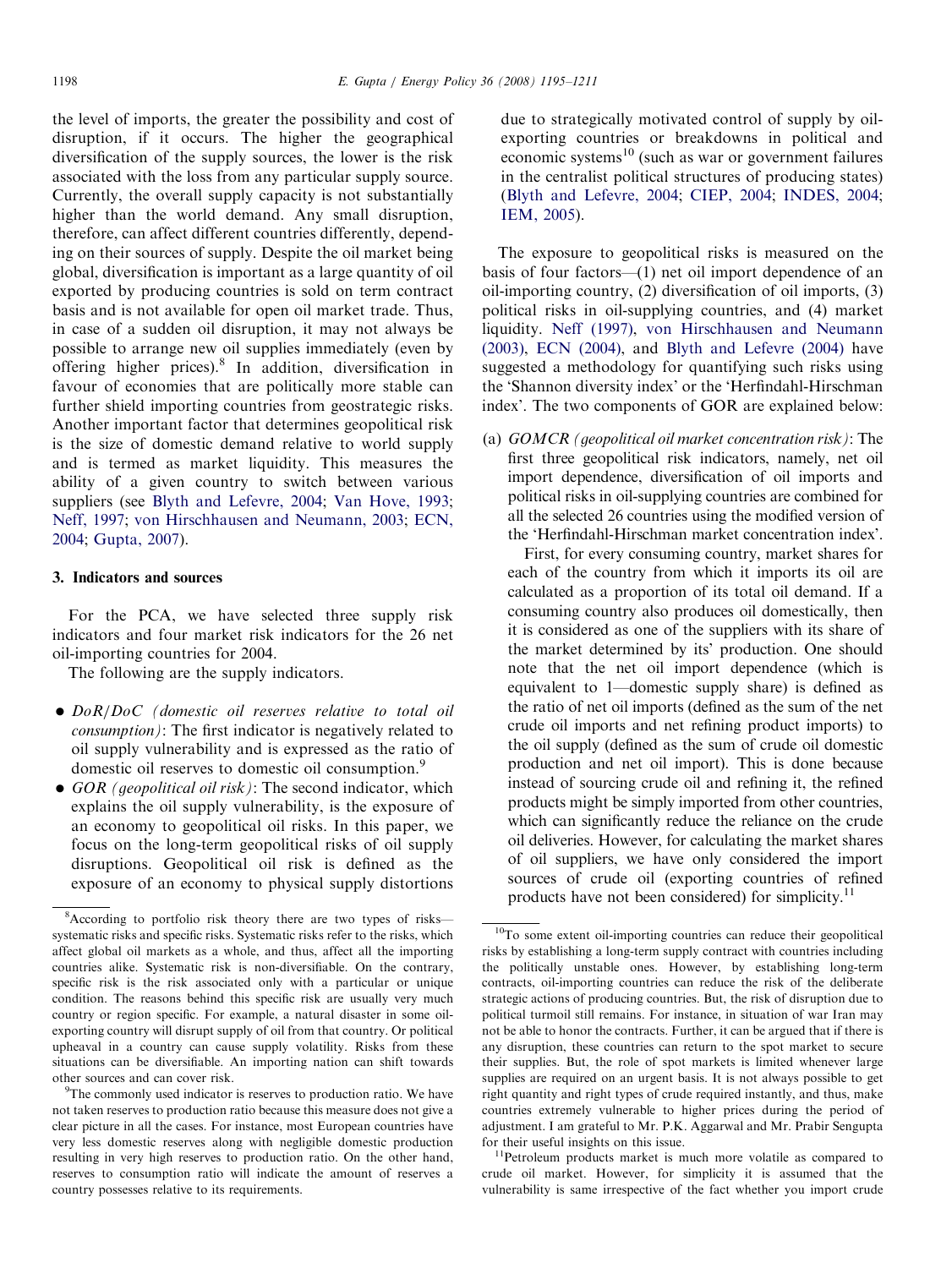<span id="page-4-0"></span>Table 2 Geopolitical oil market concentration risk (GOMCR) measures

| Countries                     | Measure 1 | Rank for<br>measure 1 | Measure 2 | Rank for<br>measure 2 | Measure 3 | Rank for<br>measure 3 |
|-------------------------------|-----------|-----------------------|-----------|-----------------------|-----------|-----------------------|
| Asia-Pacific                  |           |                       |           |                       |           |                       |
| Australia                     | 29.2      | 22                    | 0.039     | 26                    | 0.061     | 26                    |
| New Zealand                   | 84.5      | 17                    | 0.157     | 23                    | 0.231     | 23                    |
| Japan                         | 99.2      | $\mathfrak s$         | 0.834     | $\mathbf{1}$          | 1.416     | $\mathbf{1}$          |
| Korea                         | 99.6      | 3                     | 0.579     | 8                     | 0.982     | $\overline{7}$        |
| India                         | 69.3      | 19                    | 0.316     | 17                    | 0.536     | 17                    |
| China                         | 47.7      | 21                    | 0.049     | 25                    | 0.081     | 25                    |
| Philippines                   | 99.1      | $\overline{7}$        | 0.777     | $\overline{4}$        | 1.319     | $\overline{2}$        |
| Average A (All 7c)            | 75.5      |                       | 0.393     |                       | 0.661     |                       |
| Average A (3 c) Japan; Korea; | 99.3      |                       | 0.730     |                       | 1.239     |                       |
| Philippines                   |           |                       |           |                       |           |                       |
| North-America                 |           |                       |           |                       |           |                       |
| <b>United States</b>          | 64.1      | 20                    | 0.120     | 24                    | 0.196     | 24                    |
| Europe                        |           |                       |           |                       |           |                       |
| Austria                       | 93.0      | 13                    | 0.331     | 14                    | 0.536     | 16                    |
| Belgium                       | 100.0     | $\mathbf{1}$          | 0.270     | 18                    | 0.415     | 18                    |
| Czech Republic                | 93.8      | 11                    | 0.706     | 6                     | 1.041     | 6                     |
| Finland                       | 99.1      | 6                     | 0.669     | $\overline{7}$        | 0.981     | 8                     |
| France                        | 97.9      | 8                     | 0.253     | 19                    | 0.396     | 19                    |
| Italy                         | 92.7      | 15                    | 0.360     | 13                    | 0.594     | 13                    |
| Spain                         | 99.7      | $\overline{2}$        | 0.327     | 16                    | 0.542     | 15                    |
| Hungary                       | 74.3      | 18                    | 0.537     | 11                    | 0.791     | 10                    |
| Ireland                       | 100.0     | $\mathbf{1}$          | 0.543     | 10                    | 0.620     | 12                    |
| Netherlands                   | 93.8      | 10                    | 0.241     | 21                    | 0.375     | 20                    |
| Poland                        | 93.3      | 12                    | 0.824     | $\overline{2}$        | 1.214     | $\overline{4}$        |
| Turkey                        | 92.9      | 14                    | 0.458     | 12                    | 0.764     | 11                    |
| Slovak Republic               | 89.7      | 16                    | 0.791     | $\overline{3}$        | 1.166     | 5                     |
| Sweden                        | 100.0     | $\mathbf{1}$          | 0.235     | 22                    | 0.301     | $22\,$                |
| Switzerland                   | 100.0     | $\mathbf{1}$          | 0.774     | 5                     | 1.314     | 3                     |
| Portugal                      | 100.0     | $\mathbf{1}$          | 0.330     | 15                    | 0.552     | 14                    |
| Greece                        | 99.4      | $\overline{4}$        | 0.550     | 9                     | 0.913     | 9                     |
| Germany                       | 95.7      | 9                     | 0.248     | 20                    | 0.358     | 21                    |
| Average-E (18c)               | 95.3      |                       | 0.469     |                       | 0.715     |                       |
| Average-E (5c)                | 99.7      |                       | 0.573     |                       | 0.876     |                       |
| Average-total (26 c)          | 88.8      |                       | 0.435     |                       | 0.681     |                       |

Notes: c denotes countries, E denotes Europe, A denotes Asia-Pacific. Measures are explained in detail in appendix.

Secondly, for each consuming country, the degree of supply concentration is measured using modified HHI, which is defined as the sum of squares of the adjusted market shares of different oil-exporting countries. We have assumed that OPEC<sup>12</sup> member countries act as a single supplier. The crucial design of supply diversification entails independence of the sources. The current structure of the oil market, where production quotas for all member countries are currently defined by OPEC, oil prices are very sensitive to changes in OPEC production policies.

The market shares are adjusted for political risk in the oil-exporting countries using the [International](#page-15-0) [Country](#page-15-0) [Risk](#page-15-0) [Guide](#page-15-0) [\(ICRG\)](#page-15-0) [risk](#page-15-0) [ratings.13](#page-15-0) The higher the GOMCR, the higher is the vulnerability of a given economy towards geopolitical uncertainties (see Tables 2 and 3).

(b) ML (market liquidity): The second component of geopolitical risk is the market liquidity. Unlike [Blyth](#page-15-0) [and Lefevre \(2004\)](#page-15-0), who have measured market liquidity as the ratio of world oil supply to the oil demand of a consuming country, we have measured

<sup>(</sup>footnote continued)

oil or refining products. I am extremely thankful to Mr. R.K. Batra who

 $^{12}$ For the current paper, we have assumed that OPEC includes 11 countries: Saudi Arabia, Iran, Iraq, Kuwait, Venezuela, UAE, Algeria, Nigeria, Qatar, Libya, and Indonesia. Angola, which has joined OPEC in 2007, has been excluded.

<sup>&</sup>lt;sup>13</sup>ICRG political risk ratings present a comprehensive risk structure, covering 12 important factors (with different weights) contributing towards the overall political risk in a given country. These 12 factors include government stability, socioeconomic conditions, investment profile, internal conflict, external conflict, corruption, military in politics, religious tensions, law and order, ethnic tensions, democratic accountability, and the bureaucracy quality.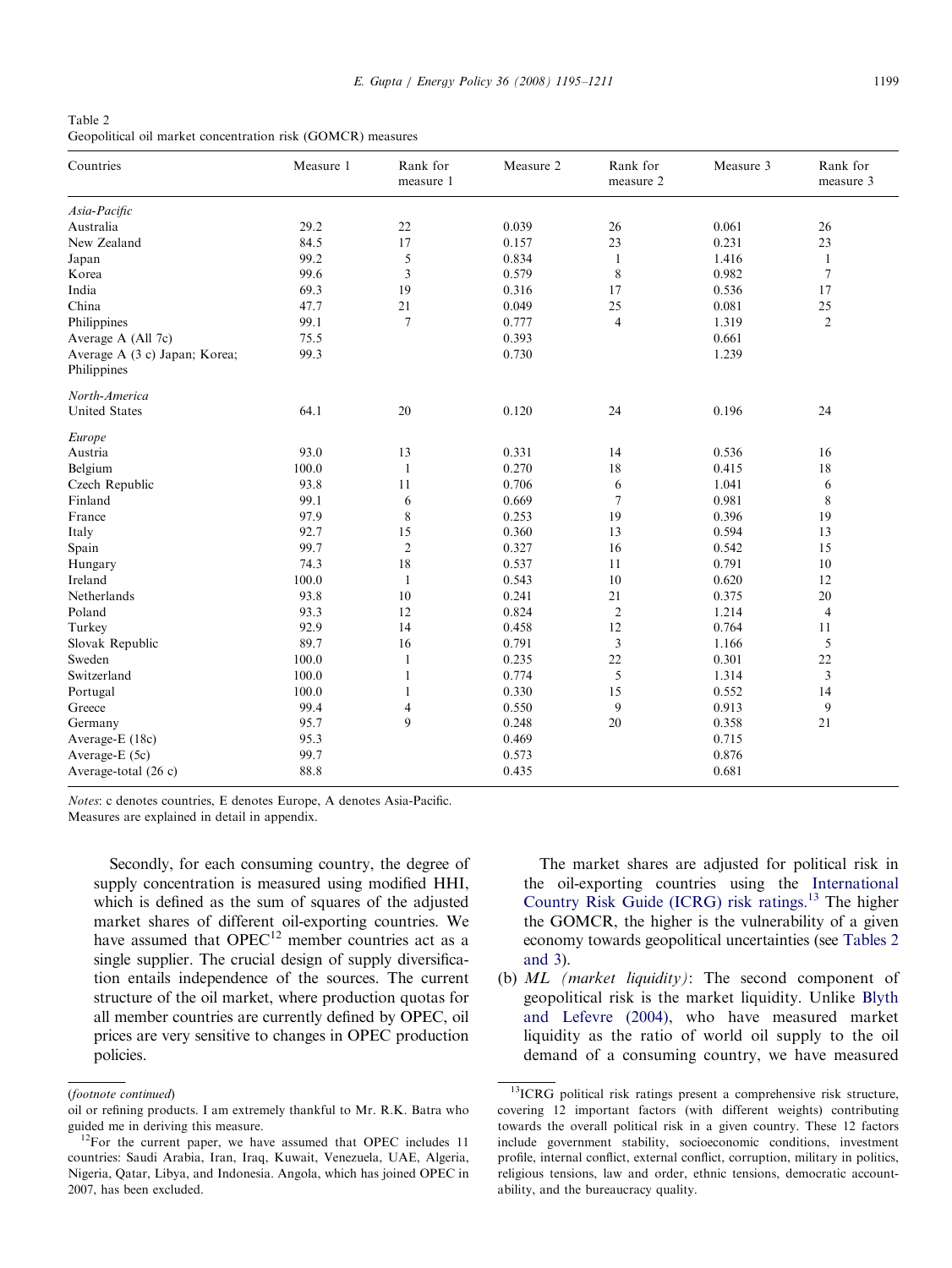| Table 3                                                         |  |  |  |  |
|-----------------------------------------------------------------|--|--|--|--|
| Diversification and political risk in all 26 countries for 2004 |  |  |  |  |

| Region        | Countries            | Major suppliers                                                    | Dependence<br>on OPEC <sup>a</sup> | Average political<br>risks <sup>b</sup> |
|---------------|----------------------|--------------------------------------------------------------------|------------------------------------|-----------------------------------------|
| Asia-Pacific  | China                | DS $(52\%)$ , AP $(13\%)$ , A $(10\%)$ , FSU $(5\%)$ , ME $(18\%)$ | 16.3                               | 0.76665                                 |
|               | Australia            | DS $(71\%)$ , AP $(24\%)$ , ME $(5\%)$                             | 9.6                                | 0.45978                                 |
|               | New Zealand          | DS (15%), AP (43%), ME (40%)                                       | 25.3                               | 1.23453                                 |
|               | India                | DS $(31\%)$ , A $(16\%)$ , ME $(47\%)$                             | 55.9                               | 1.14252                                 |
|               | Korea                | AP (13%), A (5%), ME (77%)                                         | 75.7                               | 1.63746                                 |
|               | Philippines          | AP $(6\%)$ , ME $(92\%)$                                           | 87.8                               | 1.66965                                 |
|               | Japan                | AP $(6\%)$ , A $(4\%)$ , ME $(89\%)$                               | 91.2                               | 1.67054                                 |
|               | Average AP           | DS (24%), AP (15%), A (5%), ME (52%)                               | 51.69                              | 1.23                                    |
| North America | <b>United States</b> | DS (36%), NA (19%), LA (14%), A (12%), ME (14%)                    | 31.8                               | 0.98126                                 |
| Europe        | Sweden               | E (61%) FSU (26%), ME (8%)                                         | 12.4                               | 1.30370                                 |
|               | Germany              | E (33%), A (15%), FSU (40%), ME (7%)                               | 19.2                               | 1.35312                                 |
|               | France               | E (30%), A (19%), FSU (22%), ME (27%)                              | 40.1                               | 1.44946                                 |
|               | Netherlands          | DS $(6\%)$ , E $(25\%)$ , A $(5\%)$ , FSU $(27\%)$ , ME $(33\%)$   | 37.1                               | 1.36712                                 |
|               | Belgium              | E $(27\%)$ , FSU $(38\%)$ , ME $(28\%)$                            | 32.0                               | 1.45348                                 |
|               | Hungary              | DS $(26\%)$ , FSU $(73\%)$                                         | 0.0                                | 1.09197                                 |
|               | Slovak Republic      | DS (10%), FSU (89%)                                                | 0.0                                | 1.31903                                 |
|               | Czech Republic       | DS $(6\%)$ , A $(6\%)$ , FSU $(84\%)$                              | 5.6                                | 1.39721                                 |
|               | Austria              | DS (7%), E (7%), A (24%), FSU (33%), ME (28%)                      | 46.7                               | 1.45758                                 |
|               | Poland               | DS $(7\%)$ , FSU $(91\%)$                                          | 0.0                                | 1.36371                                 |
|               | Spain                | NA (13%), E (7%), A (35%), FSU (16%), ME (27%)                     | 52.6                               | 1.57884                                 |
|               | Turkey               | DS $(7\%)$ , A $(21\%)$ , FSU $(25\%)$ , ME $(46\%)$               | 62.6                               | 1.51573                                 |
|               | Italy                | DS (7%), E (5%), A (33%), FSU (26%), ME (28%)                      | 53.6                               | 1.48488                                 |
|               | Finland              | E $(17\%)$ , FSU $(81\%)$ ,                                        | 0.0                                | 1.39994                                 |
|               | Portugal             | NA (5%), E (8%), LA (8%), A (46%), FSU (15%), ME (16%)             | 54.2                               | 1.56490                                 |
|               | Ireland              | E(97%)                                                             | 2.8                                | 1.16071                                 |
|               | Greece               | A $(7\%)$ , FSU $(31\%)$ , ME $(61\%)$                             | 67.2                               | 1.61572                                 |
|               | Switzerland          | E $(8\%)$ , A $(80\%)$ , FSU $(4\%)$ , ME $(8\%)$                  | 87.8                               | 1.64581                                 |
|               | Average E            | DS $(5\%)$ , E $(18\%)$ , A $(16\%)$ , FSU $(40\%)$ , ME $(18\%)$  | 31.88                              | 1.43                                    |

DS—domestic supply, NA—North America, E—Europe; LA—Latin America; AP—Asia-Pacific; A—Africa; FSU—Former Soviet Union, ME—Middle East.

<sup>a</sup>While deriving GOMCR measures OPEC is considered as a single supplier as it acts as a oil cartel.

<sup>b</sup>Average political risk is obtained by taking weighted average of the political risk factors based on the ICRG political risk rating. The weights are the respective market shares of the different supplying countries for a given country.

market liquidity as the ratio of world oil imports to the net oil imports of a given country (as the amount which an exporting country consumes domestically is not available for trade).

The 2004 data on oil import diversification has been obtained from various sources: (1) Oil Information 2005 for the Organization for Economic Cooperation and Development (OECD) countries [\(IEA, 2005](#page-15-0)), (2) BP Statistics 2006 for China, (3) Integrated Energy Policy 2006 for India, and (4) Energy Statistics Yearbook 2006 for the Philippines [\(DESA, 2006](#page-15-0)). The data on the oil reserves, production and consumption has been taken from BP Statistical Review 2006 and the Energy Information Administration (EIA) 2006.

The following are the selected market risk indicators.

- GDP/POP (GDP per capita at market exchange rate)<sup>14</sup>: It is expressed as a ratio of GDP measured in US \$ at 2000 exchange rate to population.
- $\bullet$  OI (oil intensity at market exchange rate)<sup>15</sup>: It is

expressed as the ratio of oil consumed in an economy (measured in tonnes) to its GDP (US\$2000). Oil intensity is expressed as tonnes of oil equivalent per unit of GDP or toe/GDP

- $VOM/GDP$  (cost of oil in national income)<sup>16</sup>: This is measured as the ratio of value of net oil imports to GDP measured at the market exchange rate. Its unit is percentage.17
- · OS (oil share): It is expressed as the ratio of oil consumption in total primary energy consumption. Its unit is percentage.

The data on GDP per capita at exchange rate, oil intensity, net oil imports, oil share and GDP has been taken from the International Energy Agency (IEA), 'Energy balances of OECD countries' statistics for the

 $^{14}$ Gross domestic product/population.

 $15$ Oil intensity.

<sup>16</sup>Value of oil imports/GDP.

<sup>&</sup>lt;sup>17</sup>The ratio can be factored as a product of three terms: oil imports/  $GDP = (oil imports/total oil use)(total oil use/total energy use)(total$ energy use/GDP) [\(UNDP/ESMAP, 2005](#page-16-0)).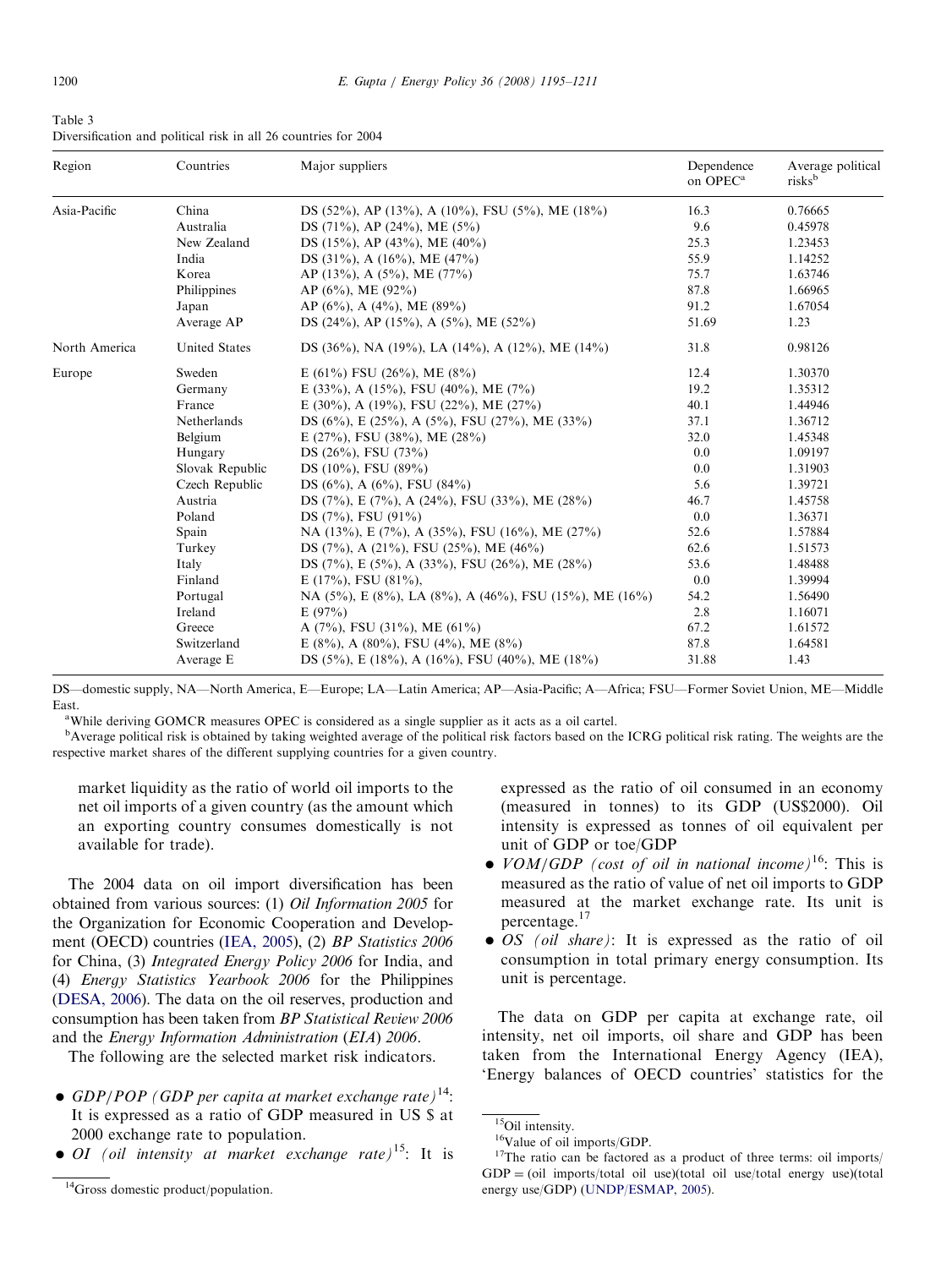OECD countries, and 'Energy balances of non-OECD countries' for the non-OECD countries. The value of oil import for an economy is computed by multiplying its net oil imports with the 2004 international crude oil price as reported in the [BP \(British Petroleum\), 2006.](#page-15-0)<sup>18</sup> It is important to note that oil is internationally traded and thus, indicators at market exchange rate better reflect the macroeconomic vulnerability ([Callen, 2007](#page-15-0)).

#### 4. Constructing OVI using the PCA

The PCA is a multivariate statistical approach that transforms a set of correlated variables into a set of uncorrelated variables called components. These uncorrelated components are the linear combinations of the original variables. The underlying logic behind the PCA is to reduce the dimensionality of the data set and to transform interdependent coordinates into significant and independent ones.<sup>19</sup> This method was first introduced by [Nagar and Basu \(2002\)](#page-16-0).<sup>20</sup>

We now briefly describe the model to compute the 'OVI'. We interpret oil vulnerability as an unobserved or a latent variable, which cannot be observed directly. The OVI is assumed to be linearly related with the above five indicators and a disturbance term capturing error:

$$
OVIK = \beta_1 X_{1k} + \beta_2 X_{2k} + \beta_3 X_{3k} + \beta_4 X_{4k} + \beta_5 X_{5k} + \beta_6 X_{6k} + \beta_7 X_{7k} + \varepsilon,
$$
 (1)

where OVI<sub>K</sub> is the OVI of country 'k';  $X_{1k}$ ...  $X_{7k}$  is the set of proposed indicators corresponding to the country  $k$ and  $\varepsilon$  is the error term.

Thus, the total variation in the index for oil vulnerability is composed of two orthogonal parts—variation due to proposed components and variation due to  $error<sup>21</sup>$  We compute the principal components (PCs) as follows.

First, we normalize all the selected indicators and make them positively related with oil vulnerability in the following manner<sup>22</sup>:

$$
x_{ik} = \frac{X_{ik} - \text{MIN}(X_i)}{\text{Max}(X_i) - \text{Min}(X_i)}
$$
(2a)

for  $i = \text{GOMCR}$ , VOM/GDP, OI, and OS

$$
x_{ik} = \frac{\text{Max}(X_i - X_{ik})}{\text{Max}(X_i) - \text{Min}(X_i)}
$$
(2b)

#### for  $i = DR/DC$ , ML, and GDP/POP

The above adjustment transforms all the selected variables on the 0–1 scale. The value of 0 is assigned to the country with the lowest value of the selected oil vulnerability indicator and value of 1 is assigned to the country with the highest value of the selected indicator.

We calculate the  $7 \times 7$  correlation matrix R of the normalized indicators (given in Table 4)

We then solve for the following determinantal equation:

$$
|R - \lambda I| = 0 \quad \text{for } \lambda. \tag{3}
$$

This gives a seventh degree polynomial equation in  $\lambda$  and therefore, five roots can be derived. These five roots are the eigenvalues corresponding to R. We arrange  $\lambda$  in descending order of magnitude,  $\lambda_1 > \lambda_2 > \lambda_3 > \lambda_4 > \lambda_5 > \lambda_6 > \lambda_7$  [\(Table 5](#page-7-0))

And corresponding to each value of  $\lambda$ , we solve the matrix equation:

$$
(R - \lambda_j I)F'_j = 0,\t\t(4)
$$

where  $F_j = [f_{1j}, f_{2j}, f_{3j}, \dots, f_{7j}]$  is a  $1 \times 7$  eigenvector corresponding to  $\lambda_j$ , subject to the condition that  $F_j / F_j = 1$ . Thus, we have seven eigenvectors  $F_1$ ,  $F_2$ ,  $F_3$ ,  $F_4$ ,  $F_5$ ,  $F_6$ , and  $F_7$ , which correspond to  $\lambda_1 > \lambda_2 > \lambda_3 > \lambda_4 > \lambda_5 > \lambda_6 > \lambda_7$  [\(Table 6\)](#page-7-0).

We then compute the seven PCs by weighting normalized indicators with eigenvectors corresponding to eigenvalues  $\lambda_1 > \lambda_2 > \lambda_3 > \lambda_4 > \lambda_5 > \lambda_6 > \lambda_7$  in the following manner:

Table 4 Correlation matrix  $(R)$  of normalized indicators<sup>a</sup>

| Indicators DR/DC GOMCR ML |           |                                |                   | GDP/<br><b>POP</b> | ΟI<br>GOV/<br>GDP                 | OS |
|---------------------------|-----------|--------------------------------|-------------------|--------------------|-----------------------------------|----|
| DR/DC                     | 1         |                                |                   |                    |                                   |    |
| <b>GOMCR</b>              | 0.4794    | $\overline{1}$                 |                   |                    |                                   |    |
| ML.                       |           | $-0.0604 - 0.2277$ 1           |                   |                    |                                   |    |
| GDP/                      |           | $-0.2217$ $0.1375$ $-0.2384$ 1 |                   |                    |                                   |    |
| <b>POP</b>                |           |                                |                   |                    |                                   |    |
| ОI                        | $-0.3061$ |                                | $0.1096 - 0.0407$ | 0.8578             |                                   |    |
| VOM/                      | 0.2732    |                                | $0.3579 - 0.0161$ | 0.693              | 0.7822 1                          |    |
| GDP                       |           |                                |                   |                    |                                   |    |
| <b>OS</b>                 | 0.3954    | 0.0336                         |                   |                    | $0.3421 - 0.4327 - 0.3018$ 0.0434 |    |

<sup>a</sup>Note: All the normalized indicators are made positively related to the oil vulnerability. One should note that the ratio of domestic reserves to consumption is negatively related with the geopolitical oil market concentration risk. However, the table shows a positive correlation coefficient of 0.479. This is so because the table gives the correlation between the normalized value of DR/DC (which is made positively related to OVI) and GOMCR. The same is true for other coefficients such as correlation coefficient of .86 between OI and GDP/POP.

<sup>&</sup>lt;sup>18</sup>It is difficult to derive oil import prices for individual countries and thus, for simplicity, the international oil price for 2004 is obtained by taking the average of Brent, Dubai, Nigerian Forcados, and West Texas Intermediate oil prices.

<sup>&</sup>lt;sup>19</sup>For details see [Jolliffe \(1986\)](#page-15-0), [Kim and Mueller \(1979\)](#page-15-0), [UNCTAD](#page-16-0) [\(2005\),](#page-16-0) and [Stockburger \(1996\)](#page-16-0).<br><sup>20</sup>An application of this methodology is provided in [Klein and](#page-16-0)

Süleyman (2003), [Shukla and Kakar \(2006\)](#page-16-0), [Basu \(2002, 2007\)](#page-15-0) and [Rahman et al. \(2005\)](#page-16-0).  $2^{1}$ The variation in the error term is caused by the factors that could

impact oil vulnerability but have not been considered, such as specific domestic policies of the countries, risks associated with the domestic oil

 $^{22}$ All the indicators are made unidirectionally (positively) related to the oil vulnerability. Two of the five indicators, oil reserves relative to consumption and GDP per capita, are negatively related with the oil vulnerability. Thus, for these two indicators, Eq. (2b) is used.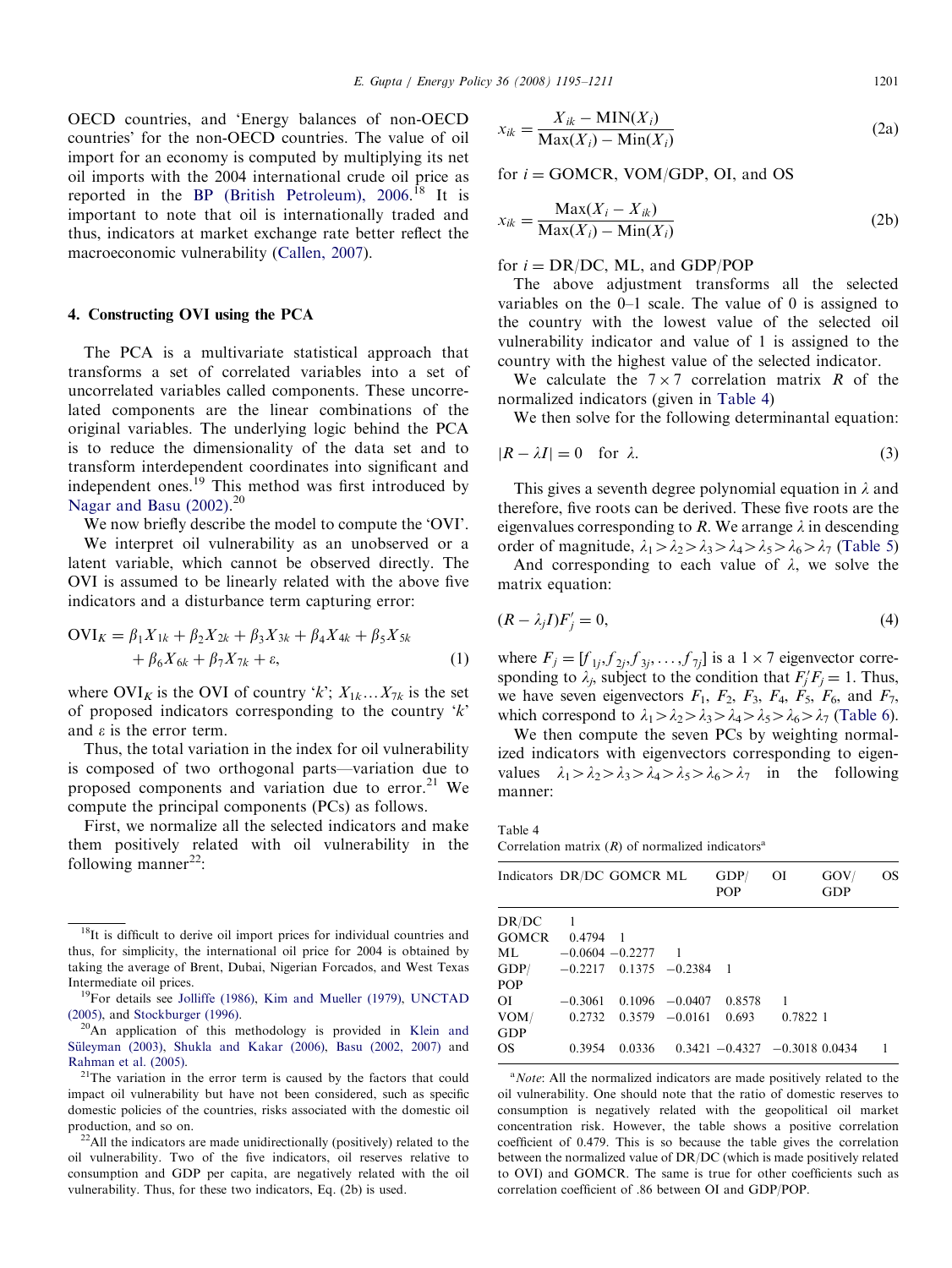<span id="page-7-0"></span>

| Table 5     |  |
|-------------|--|
| Eigenvalues |  |

|                           | $\sim$          | $\lambda_2$      | $\mathcal{L}$   | 74               | 7.5              | 46               | $\lambda$ 7      |
|---------------------------|-----------------|------------------|-----------------|------------------|------------------|------------------|------------------|
| Eigenvalue<br>Variability | 2.7839<br>39.77 | 1.83014<br>26.14 | .27893<br>18.27 | 0.543481<br>7.76 | 0.396094<br>5.66 | 0.131905<br>1.88 | 0.035551<br>0.51 |
| Cumulative                | 39.77           | 65.91            | 84.19           | 91.95            | 97.61            | 99.49            | 100              |

#### Table 6

Eigenvectors

| $-$          |             |                |             |             |             |             |                |
|--------------|-------------|----------------|-------------|-------------|-------------|-------------|----------------|
| Indicators   |             | F <sub>2</sub> | $F_3$       | $F_4$       | $F_5$       | $F_6$       | F <sub>7</sub> |
| DR/DC        | $-0.105017$ | 0.65395        | $-0.120346$ | $-0.115415$ | $-0.625876$ | 0.08285     | 0.367331       |
| <b>GOMCR</b> | 0.1611519   | 0.527149       | $-0.317288$ | 0.613723    | 0.463917    | 0.054366    | $-0.025337$    |
| ML           | $-0.162095$ | $-0.008981$    | 0.74893     | 0.588575    | $-0.216294$ | 0.1398      | $-0.000119$    |
| GDP/POP      | 0.5674961   | $-0.068912$    | 0.028456    | $-0.097992$ | $-0.066528$ | 0.810733    | $-0.032752$    |
| ΩĪ           | 0.5596422   | $-0.061514$    | 0.246682    | $-0.018409$ | 0.148908    | $-0.368108$ | 0.681284       |
| VOM/GDP      | 0.4769322   | 0.348354       | 0.2627      | $-0.165818$ | $-0.153202$ | $-0.3714$   | $-0.627112$    |
| <b>OS</b>    | $-0.27205$  | 0.405585       | 0.439631    | $-0.475569$ | 0.544249    | 0.199765    | 0.077042       |

.

$$
P_{1k} = x_k F'_1,
$$
  
\n
$$
\vdots
$$
  
\n
$$
P_{7k} = x_k F'_7,
$$
\n(5)

where,  $x_k = [x_{k1}, x_{k2}, x_3, \dots, x_7]$  is a vector of standardized indicators for country k.

The first PC accounts for the maximum variance of the original indicators. The second PC accounts for the maximum variation of the remaining variance, and so on. Maximizing variances helps to maximize information involved among the set of indicators. We compute as many PCs as the number oil vulnerability indicators and the total variation in all the selected indicators is accounted for by all PCs together. All the PCs are mutually orthogonal.

It is important to note that  $\lambda_i = \text{var}(P_i)$  and thus  $\lambda_1 + \lambda_2 + \lambda_3 + \lambda_4 + \lambda_5 + \lambda_6 + \lambda_7 =$  total variation in OVI. Therefore,  $\lambda_i/\Sigma \lambda_i$  is equal to the proportion of total variance accounted for by  $P_i$ . Finally, the OVI is computed as a weighted sum of seven PCs, where weights are the variances of successive PCs:

$$
OVI_K = \frac{\lambda_1 P_{1k} + \lambda_2 P_{2k} + \lambda_3 P_{3k} + \lambda_4 P_{4k} + \lambda_5 P_{5k} + \lambda_6 P_{6k} + \lambda_7 P_{7k}}{\lambda_1 + \lambda_2 + \lambda_3 + \lambda_4 + \lambda_5 + \lambda_6 + \lambda_7}
$$

A simple rearrangement of the weighted components of the OVI helps to express it as a weighted sum of the normalized version of the indicators and thus, enables us to work out the relative importance of the respective indicators in determining the OVI score.

#### 5. Empirical results

#### 5.1. Discussing OVI values

The final values of OVI for all the countries are shown in Fig. 1.The rank of 1 represents the most vulnerable



Fig. 1. Oil vulnerability index of all 26 countries (2004).

country, while the rank 26 represents the least vulnerable country. The average oil vulnerability for the selected 26 countries is 0.64.

In [Table 7](#page-8-0), we have categorized the 26 countries into four homogeneous classes on the basis of their OVI values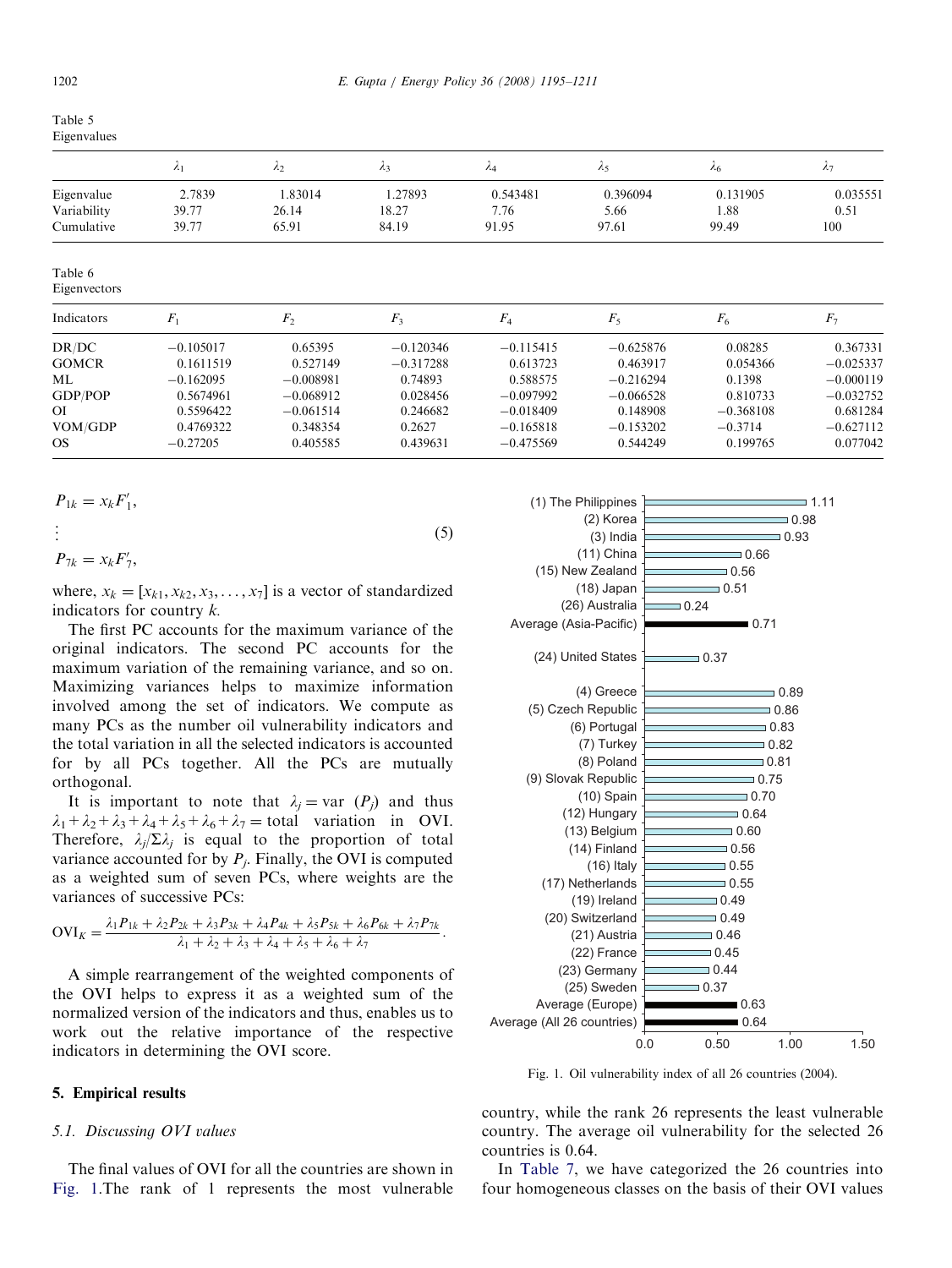<span id="page-8-0"></span>Table 7 Grouping of the countries using univariate clustering

| Most vulnerable average<br>$OVI = (1.003)$ | More vulnerable average<br>$OVI = (0.810)$ | Less vulnerable average<br>$OVI = (0.562)$ | Least vulnerable average<br>$OVI = (0.389)$ |
|--------------------------------------------|--------------------------------------------|--------------------------------------------|---------------------------------------------|
| Philippines                                | Greece                                     | China                                      | Austria                                     |
| Korea                                      | Czech Republic                             | Hungary                                    | France                                      |
| India                                      | Portugal                                   | Belgium                                    | Germany                                     |
|                                            | Turkey                                     | Finland                                    | <b>United States</b>                        |
|                                            | Poland                                     | New Zealand                                | Sweden                                      |
|                                            | Slovak Republic                            | Italy                                      | Australia                                   |
|                                            | Spain                                      | <b>Netherlands</b>                         |                                             |
|                                            |                                            | Japan                                      |                                             |
|                                            |                                            | Ireland                                    |                                             |
|                                            |                                            | Switzerland                                |                                             |

using univariate clustering.<sup>23</sup> The class of 'most vulnerable' countries has an average OVI of 1 and includes three countries—Philippines, Korea, and India. The 'more vulnerable' countries, with an average OVI of 0.81, are slightly less vulnerable and include seven countries— Greece, the Czech Republic, Portugal, Poland, Turkey, the Slovak Republic, and Spain. The third tier of 'less vulnerable' countries consists of ten countries—China, Hungary, Belgium, Finland, New Zealand, Italy, the Netherlands, Japan, Ireland, and Switzerland—with an average OVI of 0.562. The fourth class of 'least vulnerable' countries has the OVI of 0.389 and consists of six countries—Austria, France, Germany, the US, Sweden, and Australia.

The above intercountry differences, with respect to the OVI, also indicate certain regional patterns. The average OVI of all the selected European countries, at 0.63, is almost equal to the all-country average OVI. The average OVI for the six European countries (in most and more vulnerable class), at 0.810, is much higher than the average OVI of the rest of the European countries (0.53 for other 12 countries).

The average OVI of all the seven Asian economies, at 0.71, is found to be somewhat higher than the European and the all-country average. However, for the three Asian economies—the Philippines, Korea, and India—the average OVI of 1 is significantly higher than the all-country and the Asian average.

# 5.2. Ranking of the countries on the basis of individual indicators

The analysis done so far is based on the aggregate OVI. However, it is important to analyse the selected indicators to understand relative positions of countries in the overall OVI. [Figs. 2 and 3](#page-9-0) give the values of individual indicators for all the selected countries in the descending order of OVI. [Table 8](#page-10-0) gives the average values of the individual indicators for the above-classified four groups. As the OVI implies, more vulnerable countries perform poorly for most of the individual indicators. The above-mentioned seven indicators are discussed below.

- 1. Ratio of domestic reserves to domestic consumption: With regard to the ratio of domestic reserves to consumption, the worst performers are European countries such as Belgium, Finland, Ireland, Sweden, Switzerland, Portugal, and Asian countries such as Korea and Japan, which have zero domestic reserves and are entirely dependent on imports for meeting their oil requirements. Australia, China, India, and the US, on the other hand, are the five best performers. On the whole, we see that the 'least vulnerable countries' with an average ratio of 2.5 perform better than all the other groups.
- 2. Geopolitical oil market concentration risk: It is seen from [Table 5](#page-7-0) that the second indicator, GOMCR, is significantly negatively related to the domestic reserves to consumption ratio with a coefficient of correlation of  $(-)$ 0.48. This is expected because the level of domestic oil reserves largely determines dependence on imported oil and thus, exposure to geopolitical oil risk. Similar to the above trend, the countries in the 'least vulnerable' with an average GOMCR of 0.308 are the best performers. The 'most vulnerable' countries lead with an average GOMCR of 0.946 and are followed by the 'more vulnerable' countries with an average GOMCR of 0.885 and the less vulnerable countries with GOMCR of 0.68. Japan has the highest GOMCR, followed by the Philippines and Switzerland. The major factors, which make these countries most geopolitically oil vulnerable, are their almost 100% import dependence, poorly diversified sources with major imports from politically difficult OPEC countries. Australia has the lowest GOMCR and is followed by China and the US (see [Tables 2 and 3\)](#page-4-0).
- 3. Market liquidity: The adjustment for market liquidity has a significant effect on the overall risk for the US and most Asian economies. In all the 26 countries considered, the US, followed by Japan and China, presents the worst situation with respect to market liquidity. In

 $^{23}$ Homogeneity is measured using the sum of the within-class variances. To maximize the homogeneity of the classes, the sum of within-class variances is minimized. This methodology was first introduced by Fisher (1958).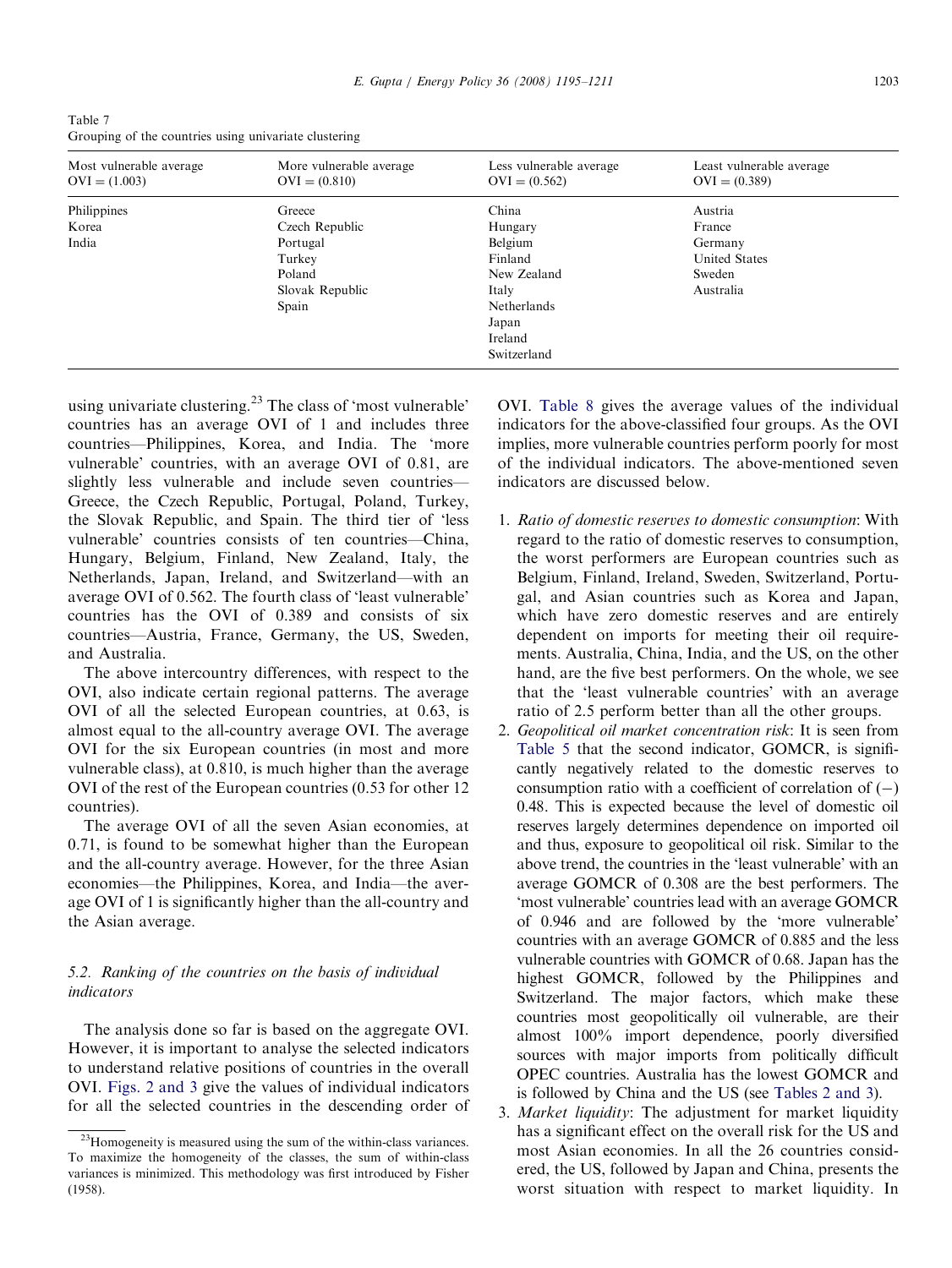<span id="page-9-0"></span>

Fig. 2. Individual supply risk indicators for all 26 countries for 2004 (actual values in descending order of the OVI).



Fig. 3. Individual market risk indicators of all 26 countries for 2004 (actual values in descending order of the OVI).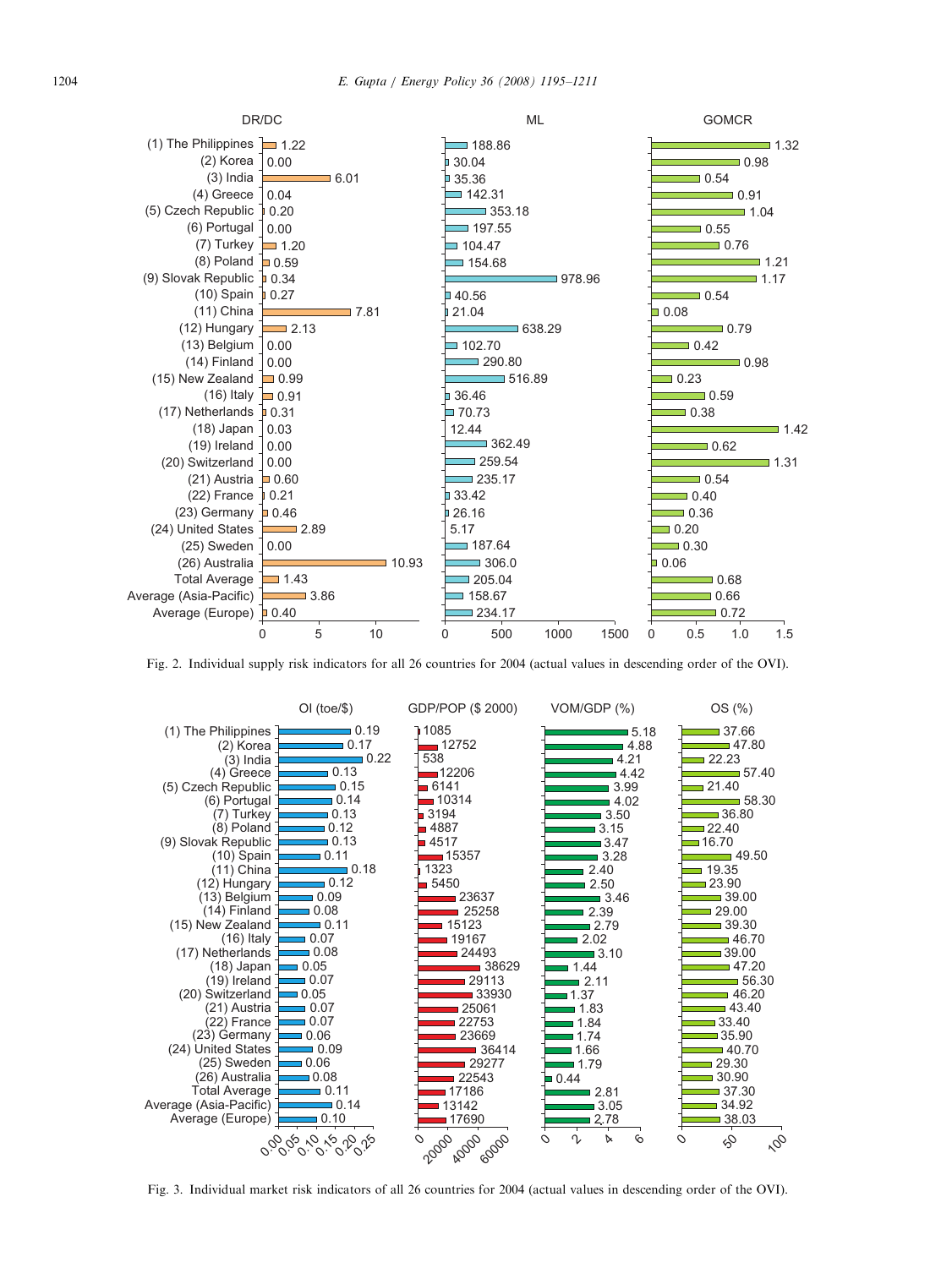| $\mathbf{u}$ , $\mathbf{v}$ , $\mathbf{v}$ , $\mathbf{v}$ , $\mathbf{v}$ , $\mathbf{v}$ , $\mathbf{v}$ , $\mathbf{v}$ , $\mathbf{v}$ , $\mathbf{v}$ , $\mathbf{v}$ , $\mathbf{v}$ , $\mathbf{v}$ , $\mathbf{v}$ , $\mathbf{v}$ , $\mathbf{v}$ , $\mathbf{v}$ , $\mathbf{v}$ , $\mathbf{v}$ , $\mathbf{v}$ , $\math$ |                         |                                                                                                                                                                                                                                                                             |             |                   |               |                 |              |
|---------------------------------------------------------------------------------------------------------------------------------------------------------------------------------------------------------------------------------------------------------------------------------------------------------------------|-------------------------|-----------------------------------------------------------------------------------------------------------------------------------------------------------------------------------------------------------------------------------------------------------------------------|-------------|-------------------|---------------|-----------------|--------------|
| Domain                                                                                                                                                                                                                                                                                                              | Indicators              |                                                                                                                                                                                                                                                                             | Mean        | CV(%)             |               | Max             | Min          |
| Supply risk                                                                                                                                                                                                                                                                                                         | DR/DC                   |                                                                                                                                                                                                                                                                             | 1.428276    |                   |               | 10.93058        | $\mathbf{0}$ |
|                                                                                                                                                                                                                                                                                                                     | <b>GOMCR</b>            | 1.8915343<br>0.680545<br>0.5889386<br>1.416199<br>205.0367<br>1.1057484<br>978.9614<br>GDP/POP (\$ 2000)<br>17185.86<br>0.6766534<br>38628.71<br>0.4166111<br>0.219098<br>0.1089558<br>VOM/GDP $(\%)$<br>2.807266<br>0.4249366<br>5.178133<br>0.3221341<br>37.29732<br>58.3 | 0.0614643   |                   |               |                 |              |
|                                                                                                                                                                                                                                                                                                                     | ML                      |                                                                                                                                                                                                                                                                             |             |                   |               |                 | 5.170814     |
| Market risk                                                                                                                                                                                                                                                                                                         |                         |                                                                                                                                                                                                                                                                             |             |                   |               |                 | 538.2977     |
|                                                                                                                                                                                                                                                                                                                     | $OI$ (toe/ $$$ )        |                                                                                                                                                                                                                                                                             |             |                   |               |                 | 0.0493696    |
|                                                                                                                                                                                                                                                                                                                     |                         |                                                                                                                                                                                                                                                                             |             |                   |               |                 | 0.4377757    |
|                                                                                                                                                                                                                                                                                                                     | OS(%)                   |                                                                                                                                                                                                                                                                             |             |                   |               |                 | 16.7         |
| (b) Descriptive statistics of indicators (group-wise)                                                                                                                                                                                                                                                               |                         |                                                                                                                                                                                                                                                                             |             |                   |               |                 |              |
| Class                                                                                                                                                                                                                                                                                                               | Average value indicator |                                                                                                                                                                                                                                                                             |             |                   |               |                 |              |
|                                                                                                                                                                                                                                                                                                                     | DR/DC                   | <b>GOMCR</b>                                                                                                                                                                                                                                                                | ML          | GDP/POP (\$ 2000) | $OI$ (toe/\$) | VOM/GDP $(\% )$ | OS(%)        |
| Most vulnerable                                                                                                                                                                                                                                                                                                     | 2.40801                 | 0.945681                                                                                                                                                                                                                                                                    | 84.7536966  | 4791.506          | 0.190966      | 4.75617         | 35.89483     |
| More vulnerable                                                                                                                                                                                                                                                                                                     | 0.378475                | 0.884509                                                                                                                                                                                                                                                                    | 281.67137   | 8088.036          | 0.130216      | 3.690466        | 37.5         |
| Less vulnerable                                                                                                                                                                                                                                                                                                     | 1.21730806              | 0.68175                                                                                                                                                                                                                                                                     | 231.138051  | 21612.39          | 0.092094      | 2.358355        | 38.59457     |
| Least vulnerable                                                                                                                                                                                                                                                                                                    | 2.51478827              | 0.308011                                                                                                                                                                                                                                                                    | 132.2688357 | 26619.63          | 0.07125       | 1.5505976       | 35.6         |

<span id="page-10-0"></span>Table 8

(a) Descriptive statistics of indicators (for all 26 countries)

contrast, the market liquidity of most European countries (except Germany) is relatively higher. The adjustment has very little effect on the overall risk of most of the European economies (particularly the Slovak Republic and Czech Republic) reflecting their relatively greater ability to switch between different oil suppliers.

- 4. GDP per capita (exchange rate): The countries display significant variability with respect to this indicator. While in the 'least vulnerable' and 'less vulnerable' countries, it is \$26,619.63 and \$21,612.39, respectively; in the 'more vulnerable' and 'most vulnerable' countries, it is \$8088 and \$4791, respectively. Japan has the highest GDP per capita, followed by the US and Switzerland. India has the lowest GDP per capita and is followed by the Philippines, China, Turkey, and Poland.
- 5. Oil intensity: The level of oil intensity is significantly negatively correlated with the level of GDP per capita (coefficient of correlation  $=$  -0.86, [Table 5\)](#page-7-0). This is expected because more advanced countries have more efficient and competent technologies, which enable them to sustain low levels of oil intensity. $2<sup>4</sup>$  Accordingly, the oil intensity for 'less' and 'least' vulnerable countries is much lower than those for 'more' and 'most' vulnerable countries. While the most vulnerable countries have an average oil intensity of 0.19, for the 'least vulnerable'

countries it is almost half (0.07).

- 6. Net oil imports as percentage of GDP: The ratio of net oil imports to GDP is also significantly negatively related to the GDP per capita  $(r = -0.69)$  and the level of oil intensity  $(r = -0.78)$ . The 'most vulnerable' countries have the highest net oil imports as percentage of GDP of 4.7% followed by 'more vulnerable' countries with an average of 3.69%. The other two groups perform much better with 2.36% (less vulnerable) and 1.55% (least vulnerable).
- 7. Oil share in total primary energy supply: It is observed that most of the selected countries are highly dependent on oil for meeting their energy requirements (with average oil share of about 37%). The share of oil significantly deteriorates the relative vulnerability position of most European economies (with average oil share of 38% for selected 18 countries), Japan, Korea, the Philippines, and the US. Notable exceptions to this trend include the Slovak Republic, Poland, Hungary, Czech Republic, India, and China, each deriving about 20% of their primary energy from oil in 2004.

## 5.3. Contribution of individual indicators in OVI

In order to obtain the relative contribution of the different indicators in the overall OVI, we obtain the

$$
OVI_{K} = \underbrace{0.26OI_{k} + 0.297 \frac{VOM}{GDP}k + 0.216GDP}_{\text{Market risk}} \underbrace{p \cdot q \cdot q \cdot q}_{\text{Market risk}} + 0.08OS_{k} + 0.07 \frac{DR}{DC}k + 0.22GOMCR_{k} + 0.11ML}_{\text{Supply risk}}.
$$

coefficients of all the selected indicators on the basis of the PCs. We derive the following relationship between the

<sup>&</sup>lt;sup>24</sup>France, Sweden, Switzerland, and Japan have about four times lower oil intensity than India.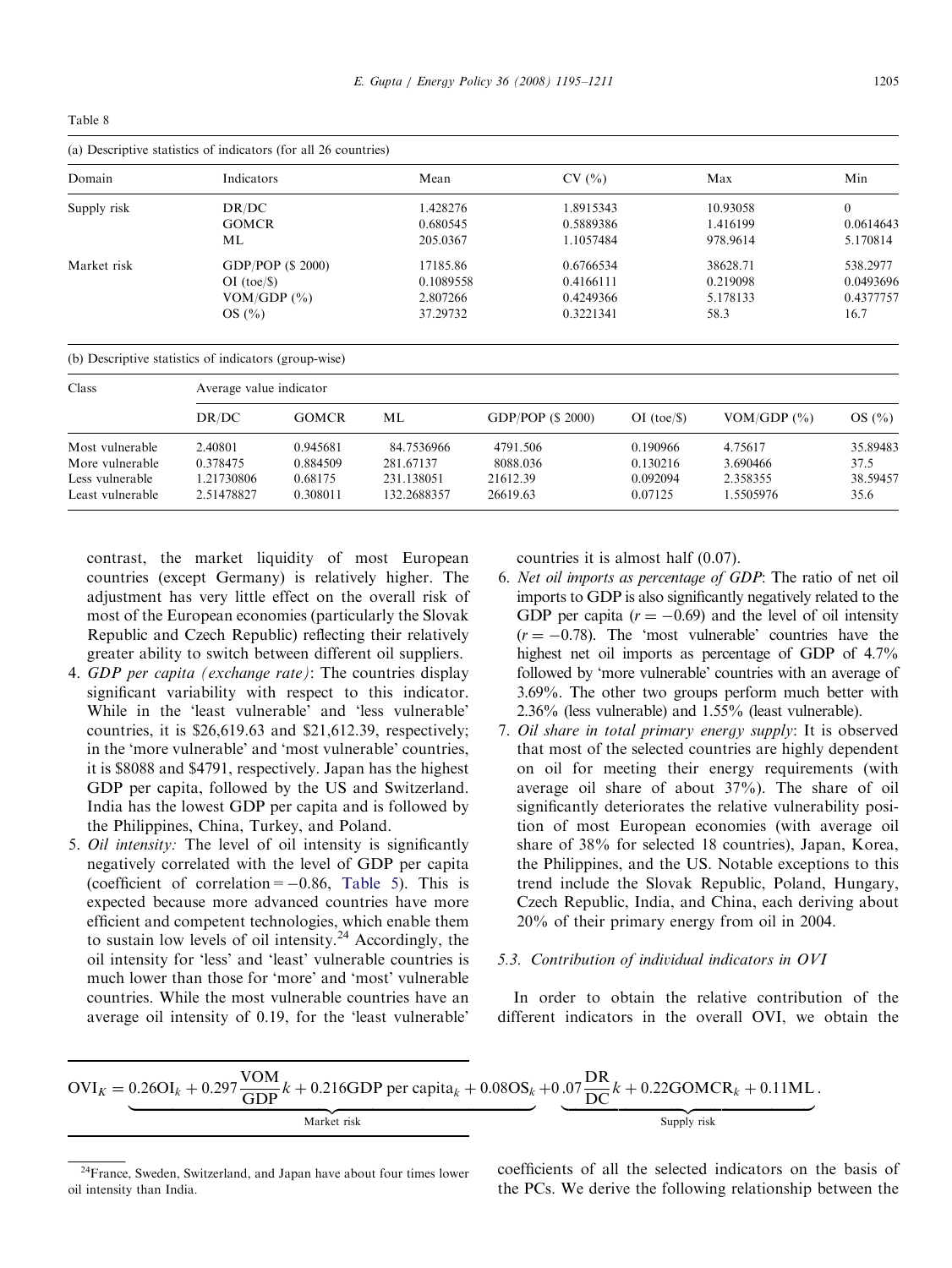<span id="page-11-0"></span>OVI and indicators:

However, it is important to note that these coefficients should not be interpreted as the partial regression coefficients, as unlike the usual linear regression, here the dependent variable (the OVI) is not observed.

The results show that the ratio of oil imports to GDP is the largest contributor (with average share of 21.9%), followed by GDP per capita  $(18.63\%)$ , GOMCR  $(15.36\%)$ , market liquidity (14.94), oil intensity (12.8%), the ratio of domestic reserves to consumption (9.68%), and oil share in total primary energy supply  $(6.6\%)$ <sup>25</sup> Furthermore, the four indicators—ratio of oil imports to GDP, oil intensity, GDP per capita and oil share—are highly correlated and are expected to measure market risk for a given economy. Thus, the sum of the shares (in the OVI) of these three indicators (62.49%) gives the contribution of the market risk in the OVI. The other three factors, namely, geopolitical oil market concentration risk, market liquidity and the ratio of domestic reserves to consumption are likely to determine the supply risk for a given economy. Thus, the joint share of these two indicators (37.51%) is the contribution of supply risk in the OVI.

We observe that there are significant differences among countries with regard to the respective contribution of these indicators. Fig. 4 shows the relative contribution of different indicators in OVI for all the selected 26 countries.

[Fig. 5](#page-12-0) plots all the selected countries in a market risk–supply risk score plane. Quadrant 1 represents the best scenario and is occupied by nine countries, namely, Australia, the US, Sweden, Germany, Austria, France, Ireland, the Netherlands, and Belgium. These countries have below-average vulnerability scores with respect to both types of risks. All these are economically developed, oil-efficient countries with very high paying capacity and very low cost of oil in income and therefore, have a belowaverage market risk. Further, they have relatively lower GOMCR due to well-diversified sources of oil supply. For instance, the US imports oil from almost all producing regions—the North Sea, Western Europe, the Middle East, Latin America, Africa, and FSU (Former Soviet Union). While Australia and the US have indigenous oil production and are relatively less dependent on imports, the European countries have very high dependence on imports. Fig. 4 shows that the ratio of domestic reserves to consumption is the major contributor to the oil vulnerability of these European countries. But their relatively lower market liquidity and GOMCR (due to well-diversified imports) enables them to attain below-average supply risks. Australia, with the lowest supply risk, is uniquely placed (at the bottom of the quadrant 1) away from the other countries.



Fig. 4. Relative shares of individual indicators in the OVI of all 26 countries.

Quadrant 3, on the other hand, signifies the scenario where the occupant countries present above-average vulnerability positions with respect to supply risk as well as market risk. It consists of the two most vulnerable Asian countries, namely, the Philippines and Korea, and the six most vulnerable European countries—Greece, Turkey, Poland, the Slovak Republic, the Czech Republic, and Spain. All these countries have almost zero domestic reserves and are entirely dependent on oil imports for meeting their oil requirements. Their GOMCR is also relatively very high; except Spain and Turkey the oil imports of all others are very poorly diversified. Poland, the Slovak Republic, and the Czech Republic import over 90% of their oil from a single source—FSU. Similarly, the Philippines and Korea import about 90% and 80%,

 $^{25}$ For example, in order to derive the average share of OI, the current value of OI (normalized value) for each country is multiplied by the value of the coefficient (0.26) and divided by the country's OVI value. The average of countries share of OI in OVI is then computed.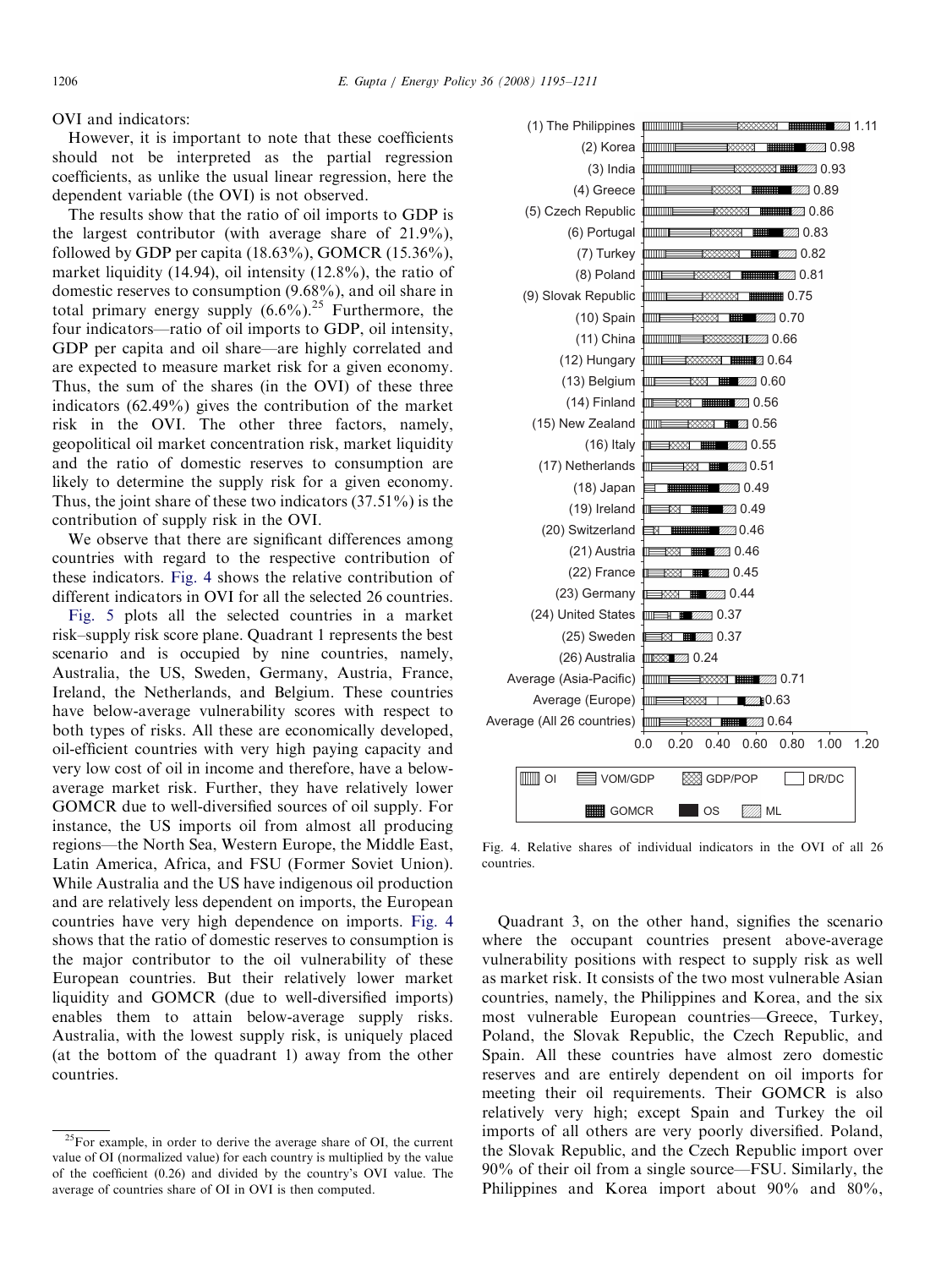<span id="page-12-0"></span>

Fig. 5. Countries in the market risk and supply risk plane.

respectively from politically unstable OPEC Middle East countries. Except for Poland, the Slovak Republic, and the Czech Republic (which are about 20% oil dependent), the energy mix of all other countries is highly biased in favour of oil (Greece, Spain, and Korea derive almost 50% of their primary energy from oil). Further, these countries are also among the most vulnerable countries with respect to all the individual indicators of market risk ([Fig. 3\)](#page-9-0). Interestingly, the two European countries, Spain and Slovak Republic, have almost identical overall oil vulnerability scores despite differences in individual indicators. While Spain has well-diversified sources and thereby much lower GOMCR, relatively higher paying capacity as compared to the Slovak Republic, the latter's relatively higher market liquidity and lower oil share makes its OVI equivalent to that of Spain.

Quadrant 2 represents countries with an above-average supply risk but a below-average market risk. The group consists of the four 'less vulnerable' countries—Italy, Japan, Switzerland, and Finland. As discussed earlier, most of these countries are reasonably less vulnerable for all the market risk indicators but are extremely vulnerable with respect to the supply risk indicators. Japan and Switzerland are the two most oil-supply-vulnerable countries. They have almost complete dependence on imports with zero domestic reserves. Also, their imports are very poorly diversified with very high dependence on the OPEC countries (OPEC Middle East in the case of Japan and OPEC Africa in case of Switzerland). However, their exceedingly low market risk significantly lessens the overall oil vulnerability as compared to other countries in the overall index.

Similarly, in contrast to quadrant 2, quadrant 4 presents the reverse scenario. Here, the countries are characterized by below-average supply risk but above-average market risk. This includes three Asian countries—India, China, and New Zealand, and two European countries—Hungary and Portugal. Both China and New Zealand have almost equal OVI but New Zealand's import dependence and share of oil in TPES is almost double that of China. While New Zealand has much higher paying capacity and much lower oil intensity; India exhibits the second highest vulnerability with respect to the market risk (lowest GDP per capita and highest oil intensity) after the Philippines and is placed at the extreme right corner of the quadrant, with much higher supply and market risk than China. Its high macroeconomic vulnerability is only partially offset by relatively lower supply risks (as compared to the countries such as the Philippines, Korea, and Greece in quadrant 3) and makes its overall OVI lower than that of the Philippines and Korea.

#### 6. Policy implications for sustainable development

The analysis in the previous sections shows that there are considerable differences in individual performances among the countries in terms of their final risk and individual indicators of oil vulnerability. Despite differences in individual indicators, some countries have almost identical OVI. By evaluating the basis of the variation in the overall OVI of various economies, policy-makers can identify and thus, address the problems that can cushion nations from the threat of sudden oil supply interruptions.

The OVI has a different sensitivity with respect to the individual indicators of oil vulnerability. On an average, market risk indicators turn out to be more significant than the supply risk indicators in determining the overall oil vulnerability of the selected countries. This implies that the policies aimed at improving market risk may be more effective in addressing the problem of oil vulnerability than the policies that focus on dealing with the supply risk. This is further explained by the fact that market risk is more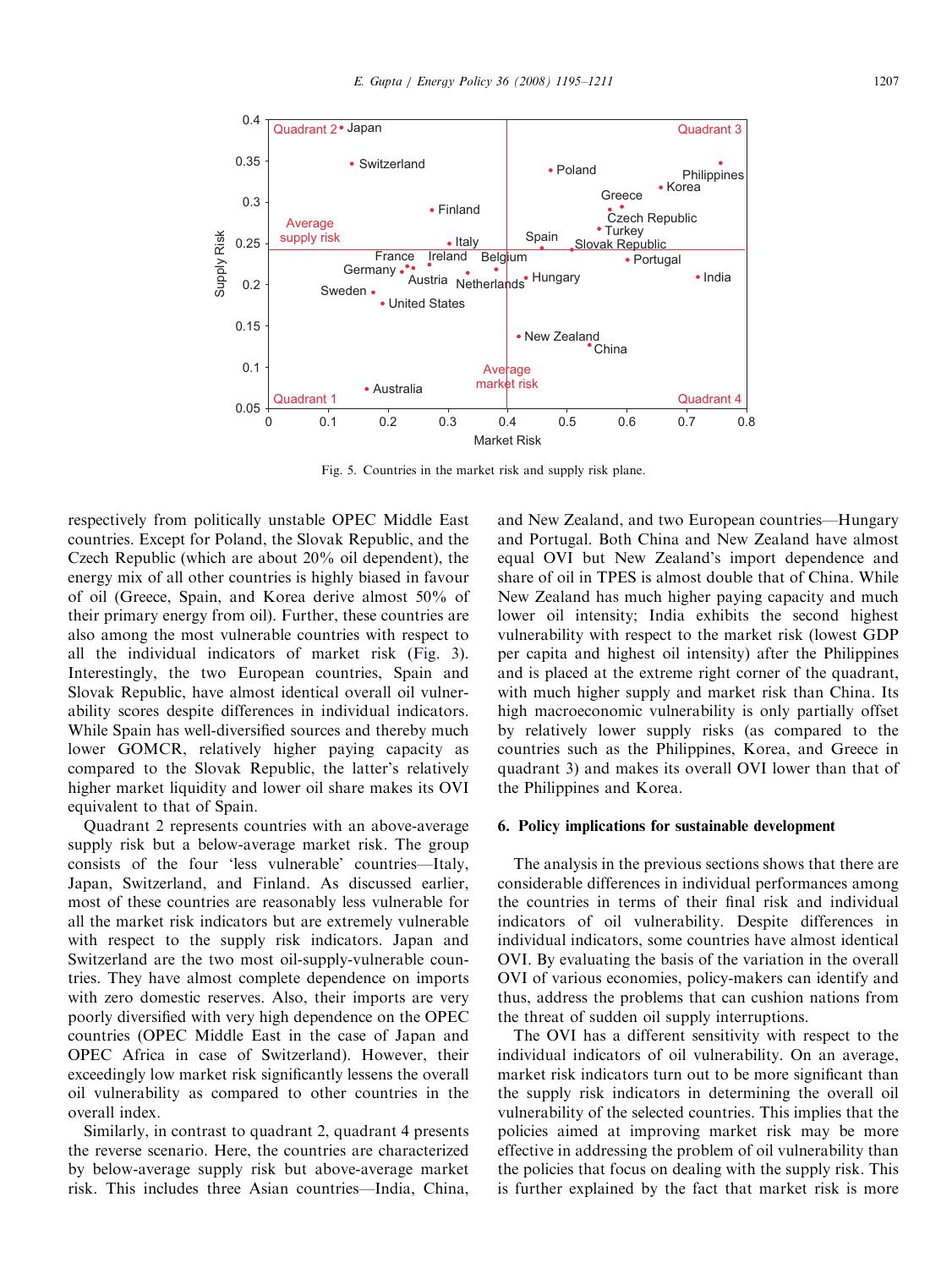governed by the internal factors such as oil intensity and paying capacity, which are relatively easier to address as compared to the domestic endowments of reserves or geopolitical risks (which is more determined externally such as political unrest in the supplying countries). Also, there should be greater focus on the oil conservation and substitution policies (such as reducing import demand, improving oil efficiency), which help in bringing energy demand and supply balance and thus, address both market risk and supply risk.

Further, each country requires a specific policy package because each country's OVI has a different sensitivity to the individual indicators. Thus, an oil security policy at the national level should prioritize the use of selected set of policy instruments for meeting their objective of oil security. Among the selected 26 countries, it is observed that for the most developed countries supply risk is relatively higher than the market risk, while for the less developed countries market risk is relatively higher than the supply risk. The two most developed countries, namely, Japan and Switzerland, have the highest supply risk but the lowest market risk. Thus, for these economies it may be pragmatic to adopt policies to reduce their supply risk, in particular, their GOMCR (by measures such as diversifying their sources). The results show that 10% reduction in the GOMCR of Japan reduces its OVI by about 4.3%. Similarly, we observe that India has the second highest market risk and its supply risk is the sixth lowest. One immediate option for India's energy security planners is to give priority to encourage more efficient use of oil. In case of India, 10% reduction in oil intensity reduces its OVI by about 8% (also see [Figs. 4 and 5\)](#page-11-0).

Besides, [Fig. 5](#page-12-0) displays that the coordinates of some countries, such as Austria, the Netherlands, Ireland, Germany, Belgium, and France in quadrant 1; Turkey, Slovak Republic, and Spain in quadrant 3; New Zealand and Hungary in quadrant 4; or Italy in quadrant 2, are very close to the coordinate representing the all-country average of market risk and supply risk. Thus, even a marginal change in their vulnerability scores can change their quadrant location. More specifically, with appropriate energy policies it is possible for the countries (Slovak Republic and Spain) in quadrant 3, the worst scenario, to move to quadrant 1, the best situation or quadrant 4. At the same time, inappropriate policies can push the countries representing the best scenario into the quadrant representing the worst scenario. On the other hand, countries that are quite far from the average risk point, such as India and China in quadrant 4; Greece, Korea and the Philippines in Quadrant 3, require a substantial improvement in their respective vulnerable indicators to move to a better quadrant.

Overall, the global oil security will require an integrated energy policy approach, addressing both oil supply and oil consumption sustainability, at national and international levels. At the national level, we see that the policies that can reduce oil vulnerability can be broadly classified into two groups—one that reduces market risk and the other that deals with the supply risk. At the same time, the selection of the policy tool is also dependent on the time frame of implementing a policy tool such as short term, medium term or long term.

First, policy tools which can reduce overall oil supply risk include reducing oil import demand by restraining such demand, increasing investments in exploration and domestic production, and diversifying supply sources and fuel choices. In the very short run, physical controls such as rationing oil supplies or banning the use of cars during some periods and cutting wastage through education and awareness are the most effective strategies for reducing the impact of oil supply disruptions.

In the short to medium-term, there is not much that can be done with respect to the ratio of domestic reserves to consumption (life of the reserves) or amounts of imports and thus, the diversification of oil supply sources is a more feasible option for dealing with such risks.<sup>26</sup> In this regard, it may be pragmatic for the consuming countries (particularly the Asian economies) to reduce their dependence on OPEC countries. These countries could diversify their import sources in favour of relatively more secure regions such as FSU and the Caspian Sea, or work at seeking improvements in geopolitical relationships through consumer–consumer or consumer–producer dialogues, social investments in oil-producing countries, and oil equity [\(Gupta, 2007\)](#page-15-0).

In the medium to long term, the best policy measures should induce reduction in overall oil dependence through procedures that help in improving oil efficiency. For instance, technological changes that reduce specific energy consumption in oil-intensive activities should be encouraged (such as reducing usage of oil in transportation by replacing existing fleet of vehicles with fuel-efficient vehicles). Oil demand should be made more responsive to prices and subsidies on the petroleum products should be minimized (subsidies distort market signals and divert limited government resources to inefficient use). Further, oil efficiency requires transformation in the lifestyles of the people such as increasing use of public transport for mass transit.

Other measures in the long run include diversifying energy choices by increasing use of alternative fuels (higher oil prices make these fuels economically competitive) such as renewable energy (wind, wave, and tidal energy), biofuels (ethanol from sugar cane is a mandatory blend with petrol in Brazil and the US, biodiesel is mixed with diesel but needs plantations like jatropha) and enhancing investments in domestic exploration and production activities.

<sup>&</sup>lt;sup>26</sup>First, most of the Asian and European economies such as Japan, Korea, Philippines, Belgium, and the Slovak Republic have no indigenous reserves and are entirely dependent on imports for meeting their requirements. Other countries such as the US, China, and India have only limited reserves and thus, domestic supply increase would be achieved at very high costs. Secondly, the economic cost of eliminating oil imports by reducing oil consumption would be enormous.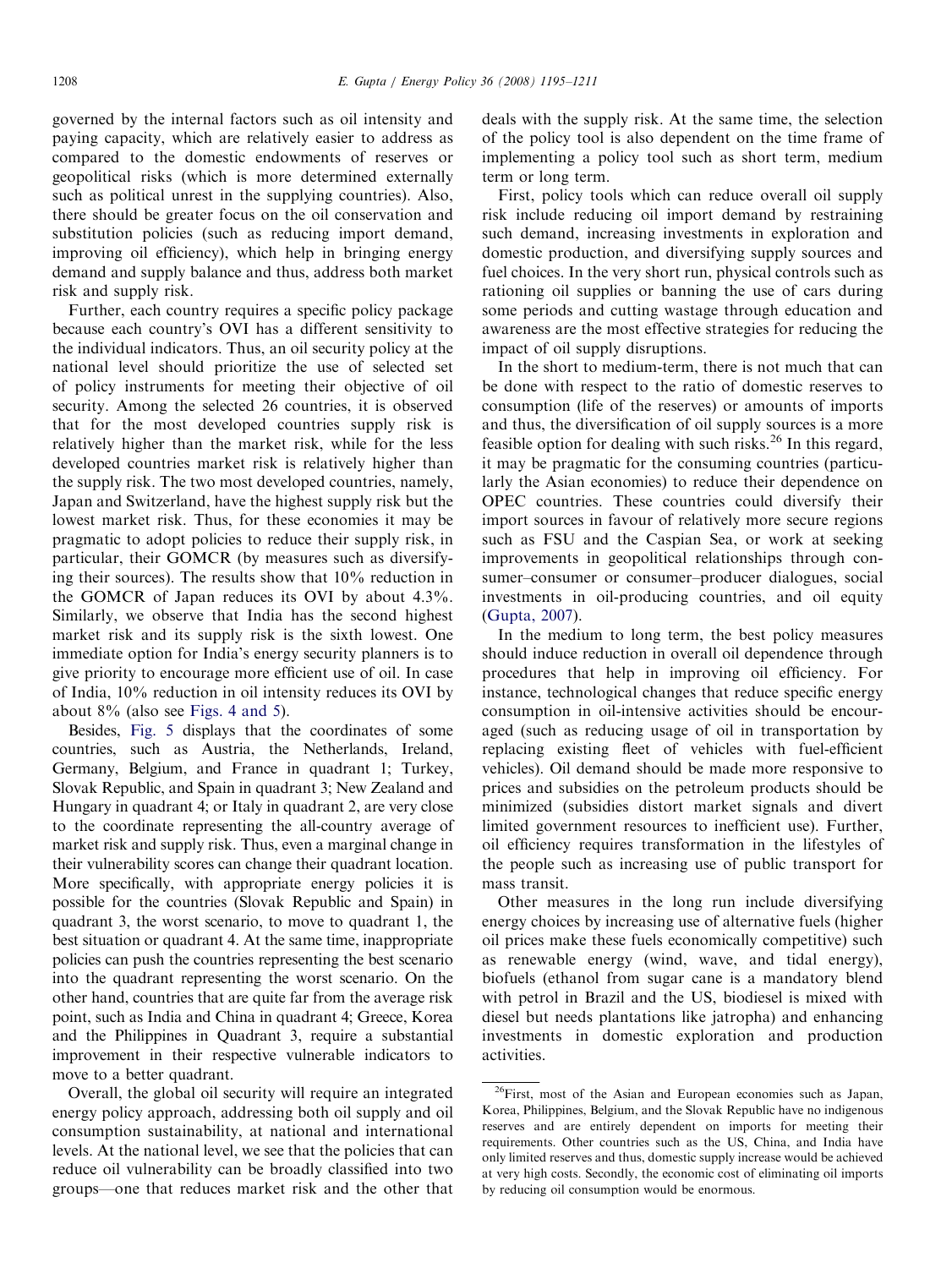Secondly, policies that can be adopted to reduce market risk or overall macroeconomic vulnerability include measures such as increasing strategic petroleum reserves, building foreign exchange reserves, and promoting exports to oil-producing countries. Thus, for sustainable development, energy planning should be closely integrated with the overall economic planning.

At the international level, sustainable development of oil resources requires greater cooperation among the consuming countries (such as the EU, US, India, China, and Japan) as this will help in reducing the negotiating stance of oil-exporting countries. For instance, joint bids for oil exploration fields, which reduce the potential geopolitical competition among the consuming countries could be encouraged. Apart from this, there is a need for greater collaborations and commitments among the consuming countries to build joint strategic oil stocks. Coordinated use of strategic oil stocks is one of the most important means to mitigate oil supply disruptions in the short run. IEA member countries manage global emergency oilsharing systems. The inclusion of more countries such as India and China (where the oil demand increase is likely to be highest) would benefit global oil security by minimizing overall costs of disruptions. Also, bilateral and regional cooperation with respect to the oil-sharing mechanisms would reduce potential conflicts among countries.

Further, developed nations should invest heavily in the research and development of advanced energy technologies such as hydrogen and carbon sequestration, which could reduce growth in oil consumption, as well as the environmental impacts of energy production and use. They should also share information on energy efficiency policies and transfer technology to developing countries (which in general are relatively more oil-intensive as they do not have access to efficient technologies).

There is a need for expansion in cross-border trade in all energy types such as natural gas and nuclear energy. This would help countries in diversifying their energy mix away from oil, with better access to other energy resources.

Also, global oil security requires sustainable international investments in oil development in oil-producing countries. For this, the consuming countries should assist the economically and politically unstable producing countries in overcoming their difficulties and in creating conditions that facilitate greater transparency and good governance. To achieve global oil market stability, there is a need to increase volumes of oil from all oil-rich areas outside OPEC such as the Caspian Sea and Russia.

## 7. Conclusion

While the above analysis has provided us with interesting insights, it has a number of limitations. First, this paper explores the inter-relationship between seven observed indicators of oil vulnerability. However, the analysis can benefit from the inclusion of more factors. Due to data limitations, we have not considered some factors such as strategic petroleum reserves, country-specific energy policies, ability of the countries to substitute oil by domestic fuels, availability of refining facilities, and foreign exchange reserves. Apart from these, environmental risks have also not been considered. Furthermore, there are quite a few areas in which improvements in data and methods are desirable. For instance, the analysis does not incorporate geopolitical risks due to factors such as infrastructural breakdowns (chokepoints vulnerability, terrorist attacks on the infrastructures or natural disasters). We have assumed that domestic production is free from supply risk. However, disruptions in domestic production (due to factors such as strikes or infrastructure-related breakdowns in domestic oil industry) should also be addressed. Secondly, policy reform is a dynamic process as it changes over a period of time. The scope of the current OVI is limited as it is static (constructed for the year 2004). For instance, cross-sectional study limits the possibility of looking at the issue by including changes in demand resulting from the high economic growth. Thus, the further work should look at the OVI in a dynamic framework. Nonetheless, it is hoped that this analysis contributes to a better understanding of intercountry variations in oil vulnerability and the factors responsible for such differences. In addition, any work in the future should seek to extend the current index of oil vulnerability to the total energy (gas, coal, etc.) vulnerability that also incorporates environmental risks, and emphasis may be given to increasing country coverage.

## Acknowledgements

This paper is based on an ongoing study 'Assessing the relative oil vulnerability of oil-importing countries', developed as a part of the research under the project titled 'Building an energy-secure future for India through a multistakeholder dialogue process', supported by the Nand and Jeet Khemka Foundation. The author gratefully acknowledges other contributors to the study—Mr. Anandajit Goswami, Mr. Prabir Sengupta, Mr. R.K. Batra, Mr. P.K. Aggarwal, Dr. Puneet Chitkara, Dr. Ligia Noronha, Dr. Nilanjan Ghosh, Dr. Hari Nagarajan, Mr. Pavel Chakorvorty, Devika Sharma, Ms. Arshi Ahmad, Mr. Saptarishi Mukherjee, Mr. Nitya Nanda, and Dr. Ritu Mathur—for their inputs and guidance. The author is extremely grateful to both the anonymous referees for their valuable comments on this paper. The author would like to thank Mr. M.K. Bineesan for his assistance in data operations.

# Appendix. Illustration for explaining GOMCR (case of India)

In 2004, India imported 69.3% of its total oil. India's geopolitical oil market risk (GOMCR) is obtained in the following manner:

Step 1: Computing market shares.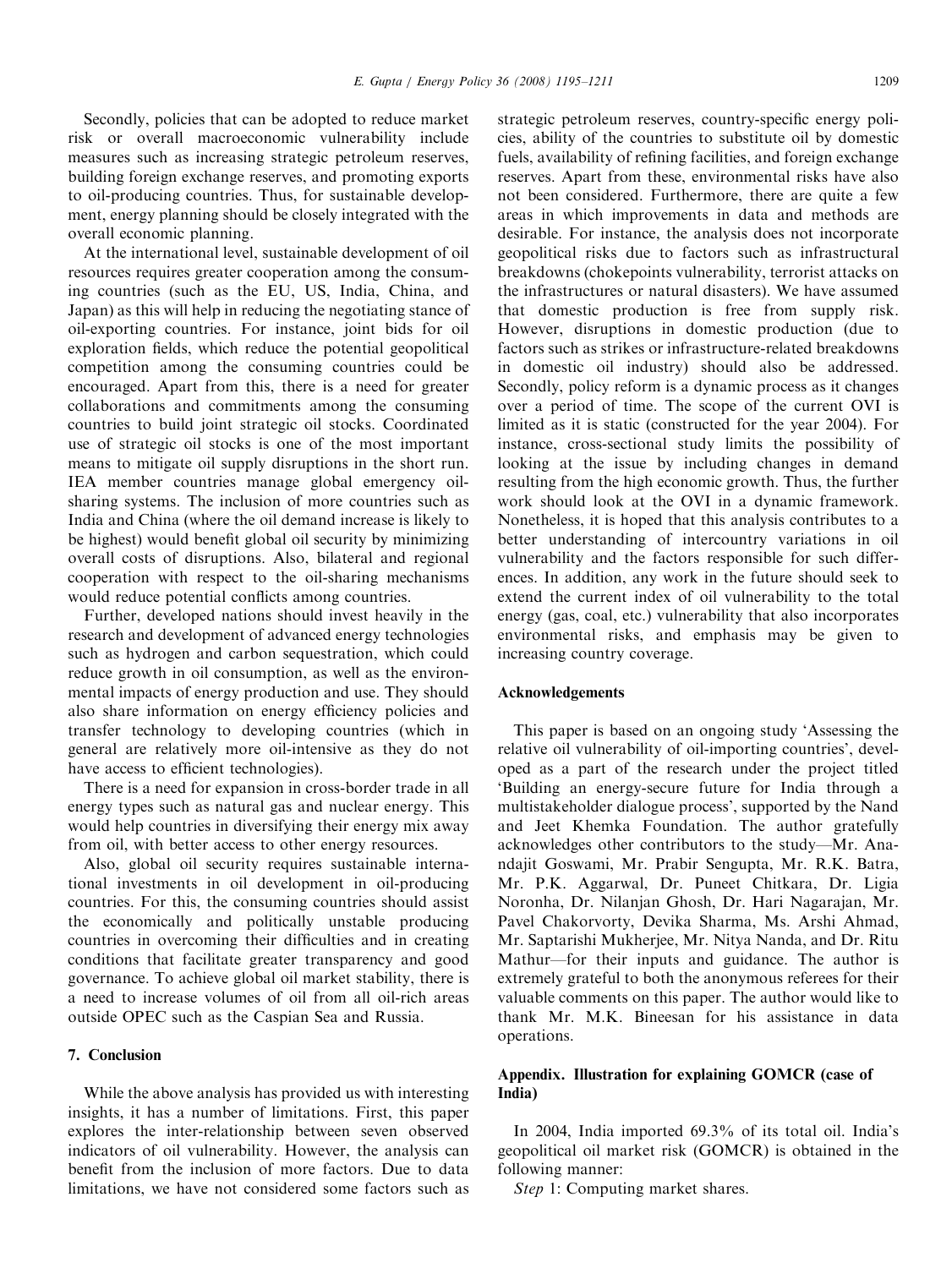<span id="page-15-0"></span>The following are the market shares of various suppliers for India:

Domestic supply—30.7%, OPEC—56%, Malaysia— 2.5%, non-OPEC Middle East—3%, Mexico—1.6%, Angola—1.7%, Egypt—1.5%, Brazil—0.2%, Ecuador— 0.1%, FSU—0.1%, Oman—0.1%, Cameroon—0.24%, Gabon—0.2%, and non-specified—2.2%.

Here, the share of domestic production reduces the market shares of other suppliers and thus the GOMCR tends to favour countries with higher domestic production. Thus, import dependence represents first measure of geopolitical oil supply risk.<sup>27</sup>

Step 2: Deriving second measure of geopolitical risk.

The import dependence is combined with the concentration of the imports sources (using the HHI of market concentration).28

In this example it implies

$$
HHI = 0.562 + 0.0252 + 0.032 + 0.0162
$$
  
+ 0.017<sup>2</sup> + 0.015<sup>2</sup> + 0.002<sup>2</sup> + 0.001<sup>2</sup>  
+ 0.001<sup>2</sup> + 0.001<sup>2</sup> + 0.0024<sup>2</sup> + 0.002<sup>2</sup>  
+ 0.022<sup>2</sup> = 0.3.

Step 3: Adjusting second measure with the political risk in supplying countries.

International Country Risk Guide (ICRG) political risk ratings ranges between 0 for high risk and 100 for low risk. The risk ratings (for various supplying countries) given by ICRG are first expressed as a proportion of 100 (maximum stability) and then the reciprocal of this figure is used as the political risk factor. This is done to derive a parameter, which moves in the direction of the overall index.<sup>29</sup> For instance, in the case of OPEC, which has the average political risk rating<sup>30</sup> of about 59, the political risk factor is obtained in the following manner:

Political risk factor corresponding to OPEC =  $1/(59/100)$  = 1.69. Likewise, political risk is calculated for all other sources.

Thus; third measure of geopolitical risk

$$
= 0.562 \times 1.69 + 0.0252 \times 1.3 + 0.032 \times 1.6
$$
  
+ 0.016<sup>2</sup> \times 1.37 + 0.017<sup>2</sup> \times 1.74 + 0.015<sup>2</sup> \times 1.5  
+ 0.002<sup>2</sup> \times 1.5 + 0.001<sup>2</sup> \times 1.72 + 0.001<sup>2</sup> \times 1.47  
+ 0.001<sup>2</sup> \times 1.3 + 0.0024<sup>2</sup> \times 1.77 + 0.002<sup>2</sup> \times 1.65  
+ 0.022<sup>2</sup> \times 1 = 0.536.

The above three measures of geopolitical oil risk for the selected 26 countries are given in [Table 2.](#page-4-0)

#### References

- APERC (Asia Pacific Energy Research Centre), 2003. Energy Security Initiative: Some Aspects of Oil Security. Institute of Energy Economics, Tokyo.
- Basu, S.R., 2002. Does governance matter? Some evidence from Indian states. Paper presented at the VIIth Spring Meeting of Young Economists, Paris, 18–20 April 2002.
- Basu, S.R., 2007. Comparing China and India: is dividend of economic reforms polarized? Graduate Institute of International Studies HEI Working Paper No. 01/200, Geneva.
- Blyth, W., Lefevre, N., 2004. Energy Security and Climate Change Policy Interactions: An Assessment Framework. IEA (International Energy Agency), Paris [Information Paper].
- BP (British Petroleum), 2006. BP Statistical Review of World Energy 2006. BP, London.
- Callen, T., 2007. PPP versus the market: which weight matters? International Monetary Fund 44 (1), 1–4.
- CIEP (Clingendael International Energy Programme), 2002. Study on Energy Supply Security and Geopolitics. Institute for International Relations 'Clingendael', The Hague.
- DESA (Department of Economic and Social Affairs), 2006. Energy Statistics Yearbook 2003. DESA, United Nations.
- ECN (Energy Research Centre of the Netherlands), 2004. Designing Indicators of Long-term Energy Supply Security. ECN, Petten.
- EIA (Energy Information Administration), 2007. International Energy Outlook 2007. EIA, Washington, DC.
- ESMAP (Energy Sector Management Assistance Program), 2005. The vulnerability of African countries to oil price shocks: major factors and policy options: the case of oil importing countries. Details available at  $\langle$  [www.esmap.org](http://www.esmap.org) $\rangle$ .
- Forfas, 2006. A Baseline Assessment of Ireland's Oil Dependence: Key Policy Considerations. Forfas, Dublin, Ireland.
- Gupta, E., 2007. Geopolitical oil vulnerability of oil importing countries. Energy Security Insights 2(1), in press.
- IEA (International Energy Agency), 2004. Analysis of the impact of high oil prices on the global economy. Details available at  $\langle$  [http://](http://www.iea.org/Textbase/Papers/2004/High_Oil_Prices.pdf) [www.iea.org/Textbase/Papers/2004/High\\_Oil\\_Prices.pdf](http://www.iea.org/Textbase/Papers/2004/High_Oil_Prices.pdf)>, last accessed on 10 October 2007.
- IEA (International Energy Agency), 2005. Oil Information 2005. IEA, Paris.
- IEA (International Energy Agency), 2006a. Energy Balances of Non-OECD Countries 2006. IEA, Paris.
- IEA (International Energy Agency), 2006b. Energy Balances of OECD Countries 2006. IEA, Paris.
- IEA (International Energy Agency), 2006c. World Energy Outlook 2006. IEA, Paris.
- IAEA (International Atomic Energy Agency), 2005. Energy Indicators for Sustainable Development: Guidelines and methodologies. United Nations Department of Economic and Social Affairs, Vienna. Details available at /[http://www-ub.iaea.org/MTCD/publications/PDF/](http://www-ub.iaea.org/MTCD/publications/PDF/Pub1222_web.pdf) [Pub1222\\_web.pdf](http://www-ub.iaea.org/MTCD/publications/PDF/Pub1222_web.pdf)  $\rangle$ , last accessed on 20 October 2007.
- IEM (International Energy Markets), 2005. Security of energy supply: comparing scenarios from a European perspective. Social Science Research Network Electronic Paper Collection. Details available at  $\langle$  <http://ssrn.com/abstract=758225> $\rangle$ , last accessed on 10 October 2007.
- INDES, 2004. Market-based options for security of energy supply [INDES working paper No.1/March 2004].
- International Country risk guide, 2004–05. http://www.prsgroup.com/ FreeSamplePage.aspx.
- Jolliffe, T., 1986. Principal Component Analysis, Springer Series in Statistics. Springer, New York.
- Kim, J.-O., Mueller, C.W., 1979. Factor Analysis Statistical Methods and Practical Issues [Series/Number 07-014, 88]. Sage Publications, London.

 $27$ Net oil import dependence is defined as the ratio of net oil imports (defined as the sum of the net crude oil imports and net refining product imports) to the oil supply (defined as the sum of crude oil domestic production and net oil import).<br><sup>28</sup>Here we have only considered import sources of the crude oil.<br><sup>29</sup>For details refer to Blyth and Lefevre (2004).

 $30$ The political risk of OPEC is obtained by taking the weighted average of the political risk in the individual member countries. Here, the percentage of the total OPEC reserves held by each member is used as the weight for each country.